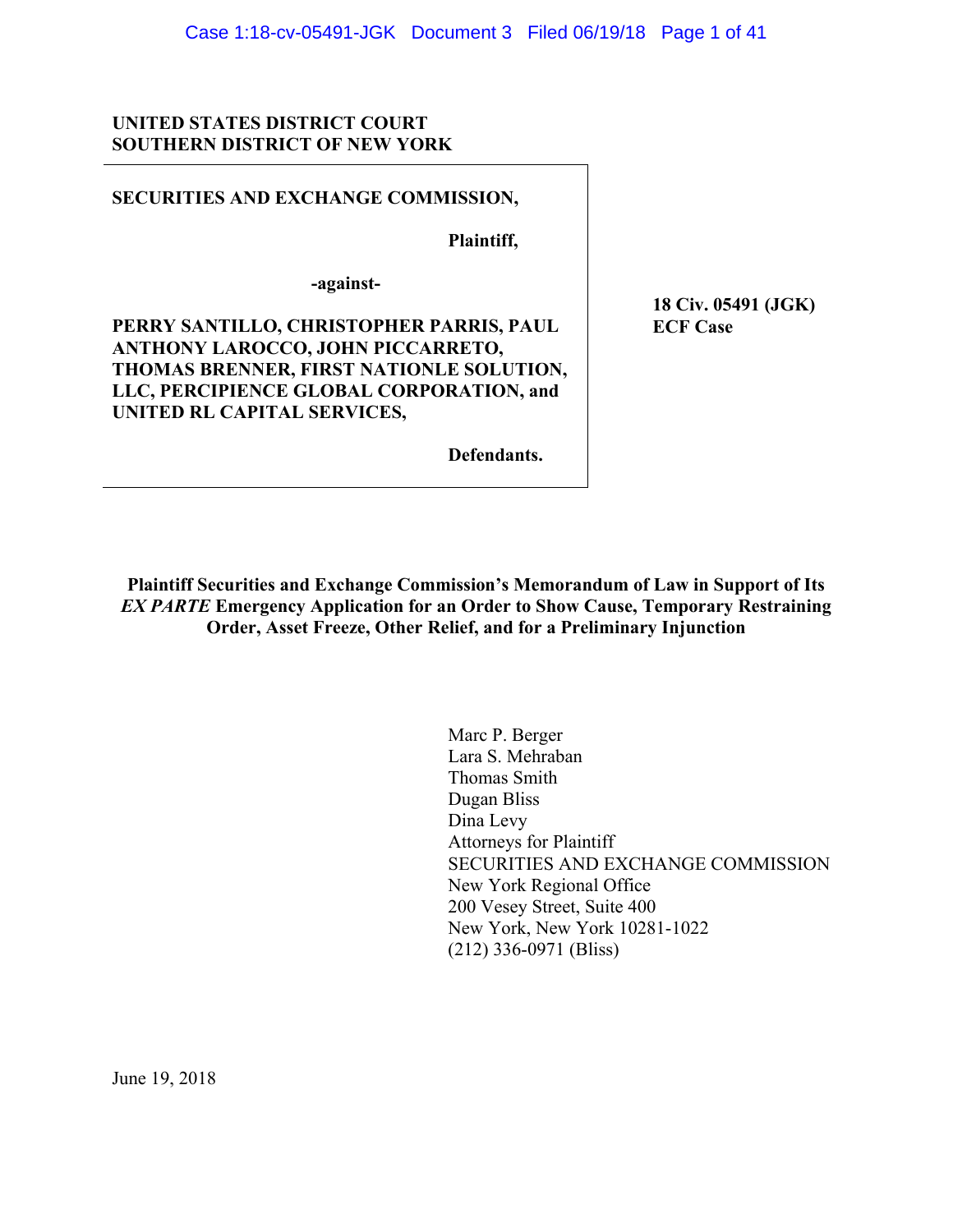## **TABLE OF CONTENTS**

## **Page**

| I.                                                                                                                                                                                        |
|-------------------------------------------------------------------------------------------------------------------------------------------------------------------------------------------|
|                                                                                                                                                                                           |
|                                                                                                                                                                                           |
| IV. The Misrepresentations, Omissions, Misappropriations, and Breaches of Fiduciary                                                                                                       |
|                                                                                                                                                                                           |
|                                                                                                                                                                                           |
|                                                                                                                                                                                           |
| I.<br>The Court should enter a temporary restraining order and preliminary injunction<br>enjoining Defendants from violating the securities laws, and the Court should freeze             |
| Showing required for a temporary restraining order and preliminary injunction18<br>a.                                                                                                     |
| b.                                                                                                                                                                                        |
| The Commission has demonstrated a <i>prima facie</i> case that a violation of the<br>$\mathbf{c}$ .<br>securities laws has occurred and a likelihood that a violation will occur again in |
| 1. Defendants used a fraudulent device or scheme and made material<br>misrepresentations or omissions in violation of Section $17(a)$ of the Securities                                   |
| Defendants violated Sections $206(1)$ and $206(2)$ of the Advisers Act by<br>2.<br>making misrepresentations to investors about the nature of their investments                           |
| 3.                                                                                                                                                                                        |
| 4. Defendants' Fraud Occurs in Connection with the Sale of Securities27                                                                                                                   |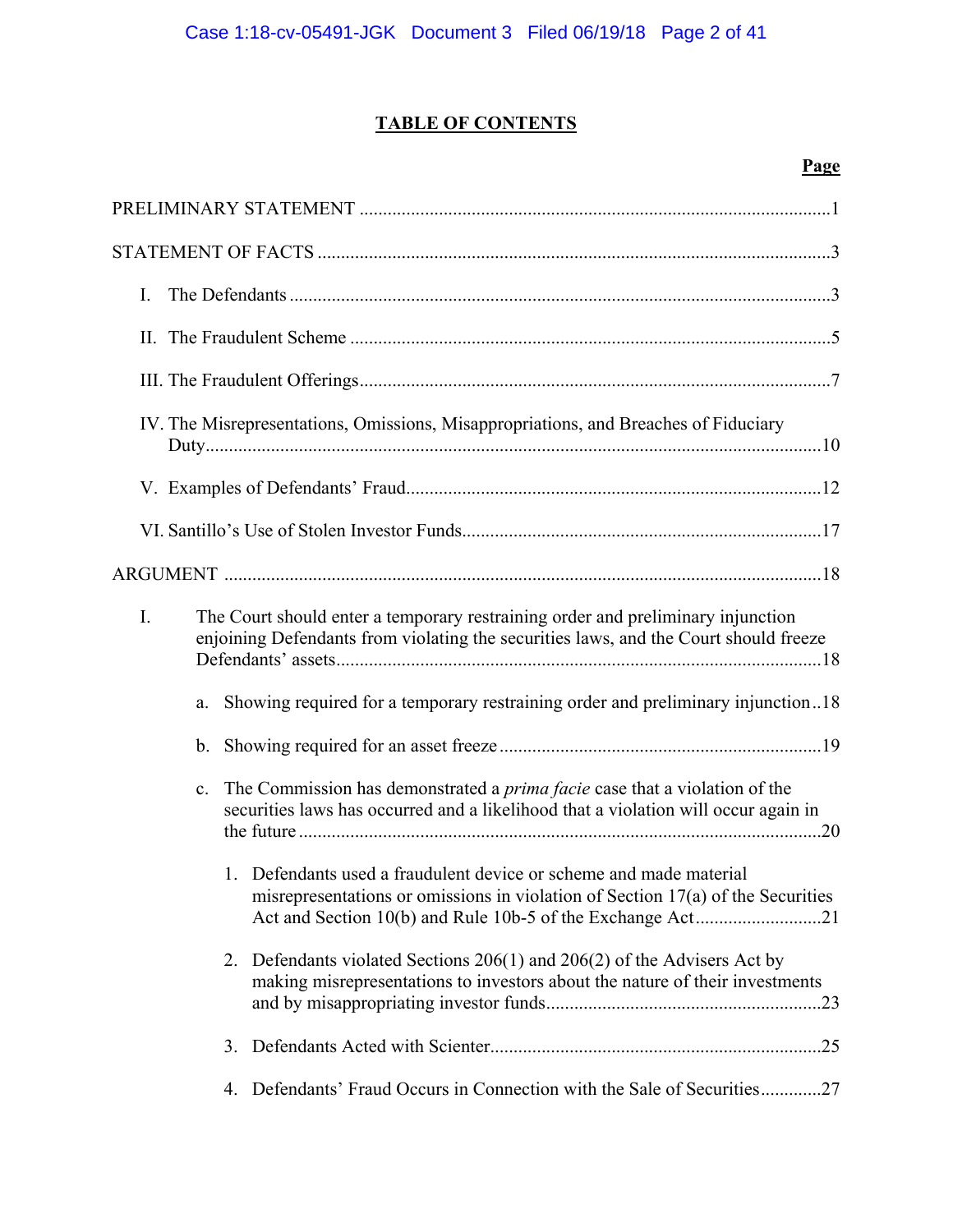# Case 1:18-cv-05491-JGK Document 3 Filed 06/19/18 Page 3 of 41

|     | 5. The Individual Defendants Aided and Abetted the Entity Defendants'<br>.28                                                                                                                                                                             |  |
|-----|----------------------------------------------------------------------------------------------------------------------------------------------------------------------------------------------------------------------------------------------------------|--|
|     | 6. Defendants' fraud, unless restrained and enjoined, will continue 30                                                                                                                                                                                   |  |
|     | d. The Commission has shown a basis to infer that Defendants violated the federal<br>securities laws and a concern that defendants will dissipate their assets or transfer<br>them beyond the jurisdiction of the United States; the Court should freeze |  |
| II. | The Court should order Defendants to repatriate funds transferred abroad31                                                                                                                                                                               |  |
| Ш.  |                                                                                                                                                                                                                                                          |  |
| IV. | The Court should order expedited discovery, and should order Defendants not to alter                                                                                                                                                                     |  |
| V.  | The Court should order Defendants to provide a sworn accounting 32                                                                                                                                                                                       |  |
| VI. | Entry of an ex parte Temporary Restraining Order is Appropriate33                                                                                                                                                                                        |  |
|     |                                                                                                                                                                                                                                                          |  |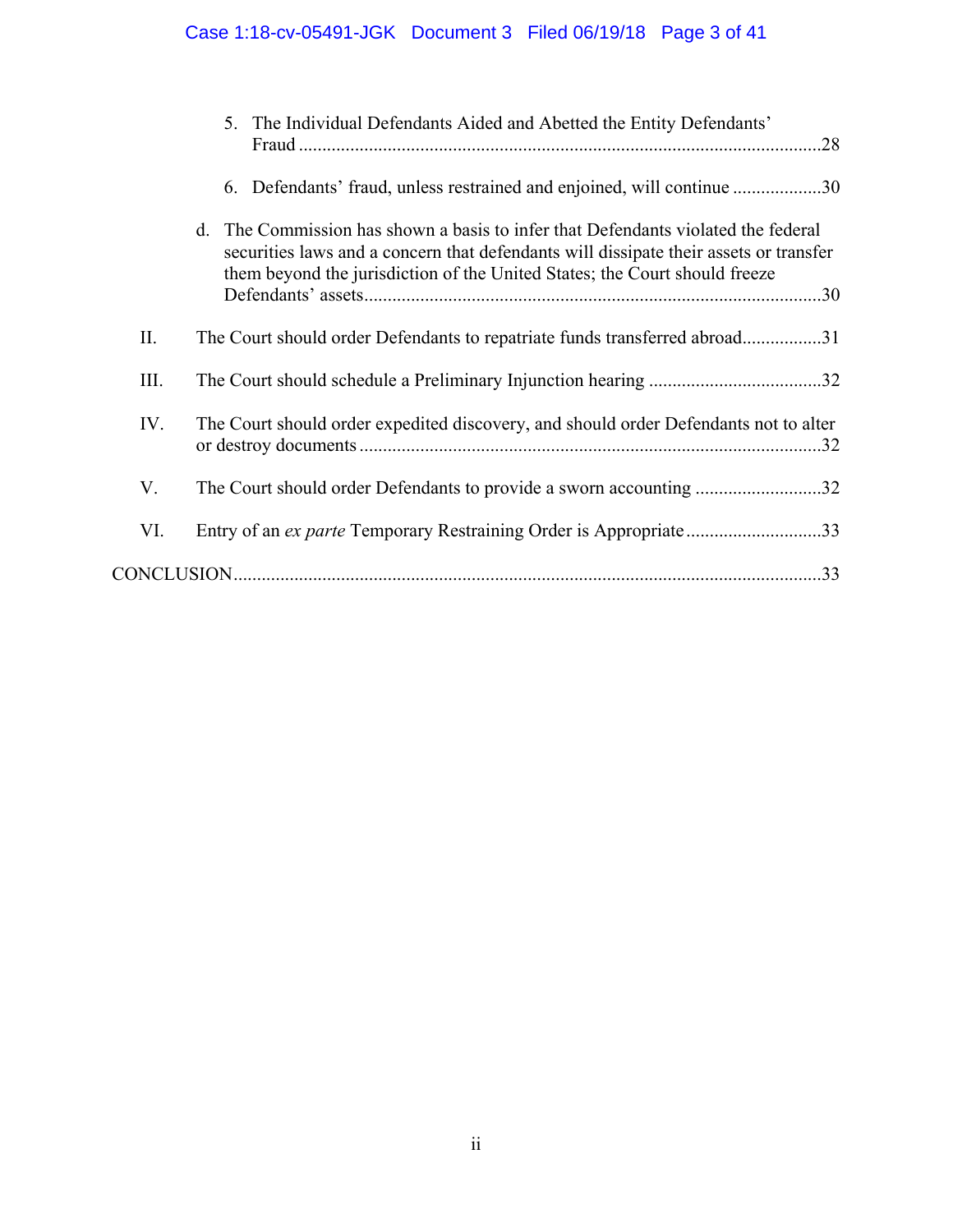# **TABLE OF AUTHORITIES**

## **Page**

| <b>Cases</b>                                                                              |  |
|-------------------------------------------------------------------------------------------|--|
|                                                                                           |  |
|                                                                                           |  |
|                                                                                           |  |
|                                                                                           |  |
| Fischer v. New York Stock Exchange, 408 F. Supp. 745 (S.D.N.Y. 1976)  21 n.7              |  |
| Gary Plastic Packaging Corp v. Merrill Lynch, Pierce, Fenner, & Smith, Inc.,              |  |
|                                                                                           |  |
|                                                                                           |  |
| In re Stillwater Capital Partners Inc. Litig., 853 F. Supp. 2d 441 (S.D.N.Y. 2012) 22 n.8 |  |
| In re Vivendi Universal, S.A. Sec. Litig., 765 F. Supp. 2d 512 (S.D.N.Y. 2011)  26-27     |  |
| Janus Capital Group, Inc. v. First Derivative Traders, 564 U.S. 135 (2011) 21 n.8         |  |
|                                                                                           |  |
|                                                                                           |  |
|                                                                                           |  |
|                                                                                           |  |
|                                                                                           |  |
| SEC v. Ahmed, Civil No. 3:15cv675 (JBA), 2018 WL 1585691 (D. Conn. March 29, 2018) 24     |  |
| SEC v. Anticevic, No. 05 Civ. 6991(KMW), 2005 WL 1939946 (S.D.N.Y. Aug. 5, 2005) 32       |  |
|                                                                                           |  |
| SEC v. Capital Gains Research Bureau, Inc., 375 U.S. 180 (1963) 23, 24, 25                |  |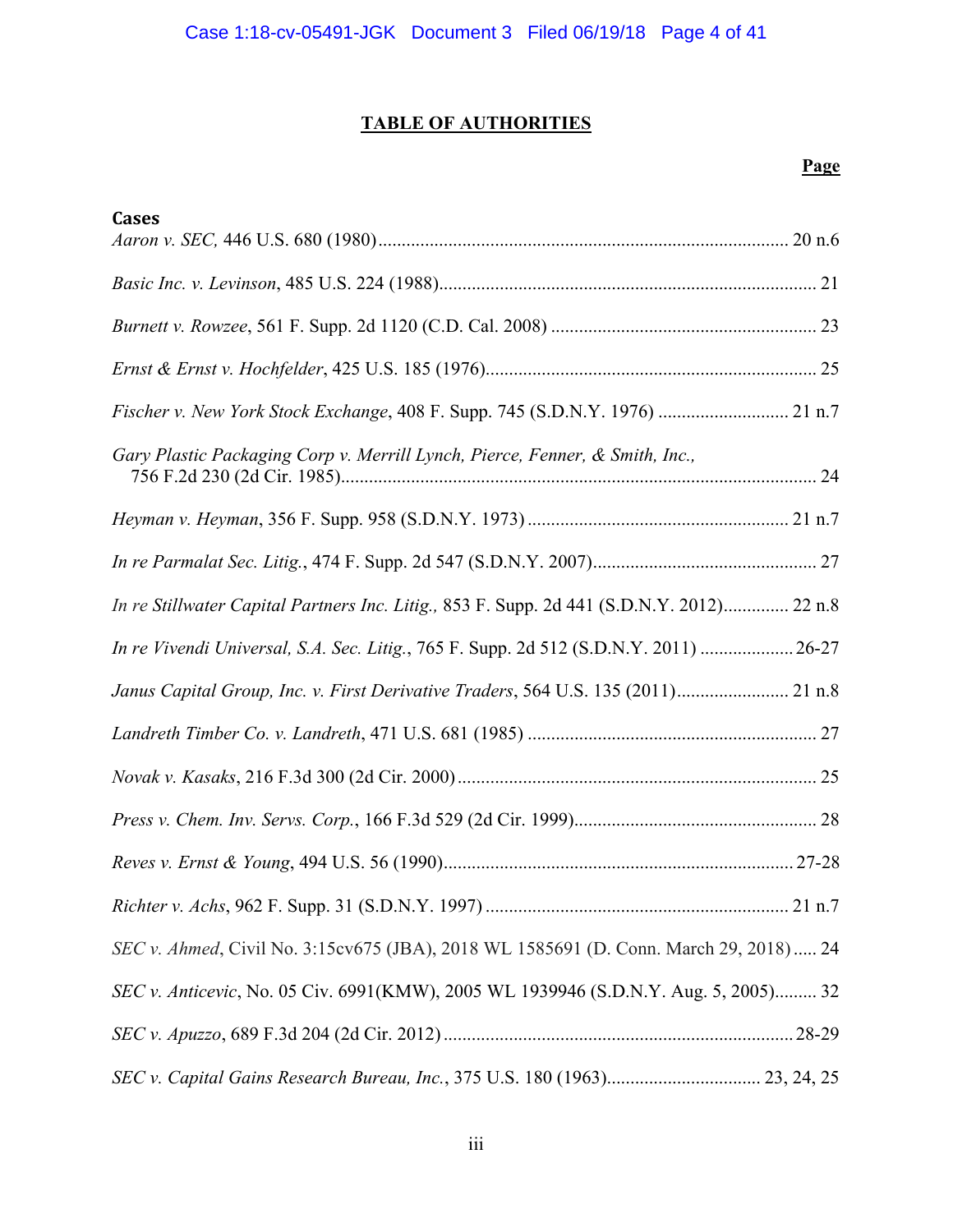# Case 1:18-cv-05491-JGK Document 3 Filed 06/19/18 Page 5 of 41

| SEC v. Compania Int' l Financiera S.A., No. 11 Civ. 4904 (DLC), 2011 WL 3251813      |  |
|--------------------------------------------------------------------------------------|--|
|                                                                                      |  |
|                                                                                      |  |
| SEC v. Gonzalez de Castilla, 145 F. Supp. 2d 402, 416 (S.D.N.Y. 2001)  19, 30        |  |
|                                                                                      |  |
|                                                                                      |  |
|                                                                                      |  |
| SEC v. Illarramendi, Civil No. 3:11cv78 (JBA), 2011 WL 2457734 (D. Conn. 2011)  31   |  |
| SEC v. Lybrand, No. 00Civ.1387 (SHS), 2000 WL 913894 (S.D.N.Y. July 6, 2000) 32      |  |
|                                                                                      |  |
| SEC v. Margolin, No. 92 Civ. 6307 (PKL), 1992 WL 279735 (S.D.N.Y. Sept. 30, 1992) 32 |  |
|                                                                                      |  |
|                                                                                      |  |
|                                                                                      |  |
|                                                                                      |  |
|                                                                                      |  |
| SEC v. Norton, No. 95 Civ. 4451 (SHS), 1997 WL 611556 (S.D.N.Y. Oct. 3, 1997) 28 n.9 |  |
|                                                                                      |  |
| SEC v. Ramoil Mgmt., Ltd., 01 Civ. 9057, 2007 U.S. Dist. LEXIS 79581                 |  |
|                                                                                      |  |
| SEC v. Spongetech Delivery Sys., Inc., No. 10-CV-2031 (DLI)(JMA), 2011 WL 887940     |  |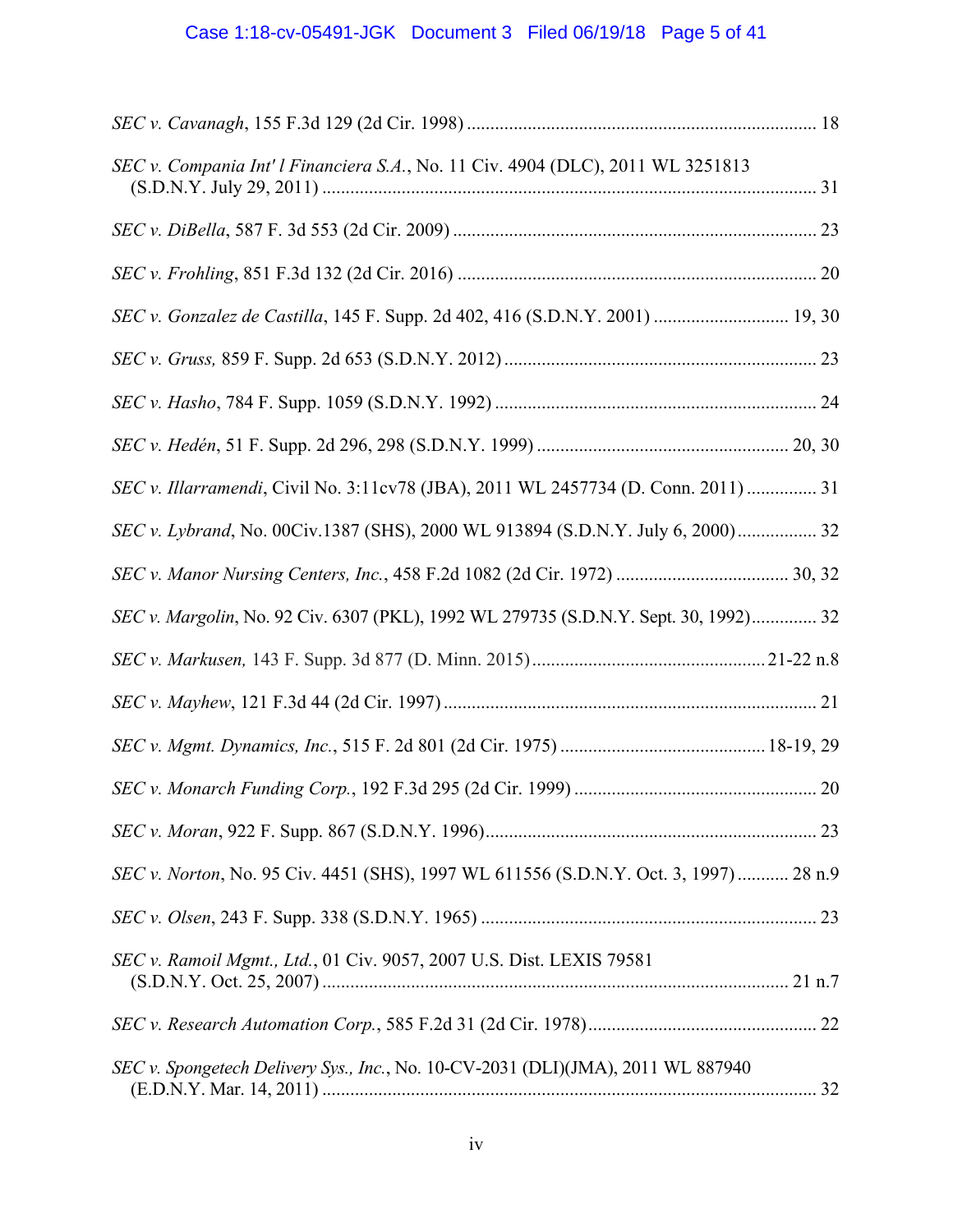# Case 1:18-cv-05491-JGK Document 3 Filed 06/19/18 Page 6 of 41

| SEC v. Stanard, No. 06 Civ. 7736 (GEL), 2009 WL 196023 (S.D.N.Y. Jan. 27, 2009) 21 n.7                                                                                       |         |
|------------------------------------------------------------------------------------------------------------------------------------------------------------------------------|---------|
|                                                                                                                                                                              |         |
|                                                                                                                                                                              |         |
|                                                                                                                                                                              |         |
| SEC v. Universal Consulting Resources LLC, No. 10-cv-02794-JLK-KLM, 2010 WL 4873733<br>(D. Colo. Nov. 23, 2010) (ordering defendants and relief defendant to provide a sworn |         |
| SEC v. Universal Express, Inc., 475 F. Supp. 2d 412 (S.D.N.Y. 2007), aff'd sub nom.                                                                                          | $25-26$ |
|                                                                                                                                                                              |         |
|                                                                                                                                                                              |         |
| Suez Equity Investors, L.P. v. Toronto-Dominion Bank, 250 F.3d 87 (2d Cir. 2001)  26-27                                                                                      |         |
| Teamsters Local 445 Freight Div. Pension Fund v. Dynex Capital Inc., 531 F.3d 190                                                                                            |         |
|                                                                                                                                                                              |         |
|                                                                                                                                                                              |         |
|                                                                                                                                                                              |         |

## **Statutes**

Securities Act of 1933

| Securities Exchange Act of 1934 |  |
|---------------------------------|--|
|                                 |  |
|                                 |  |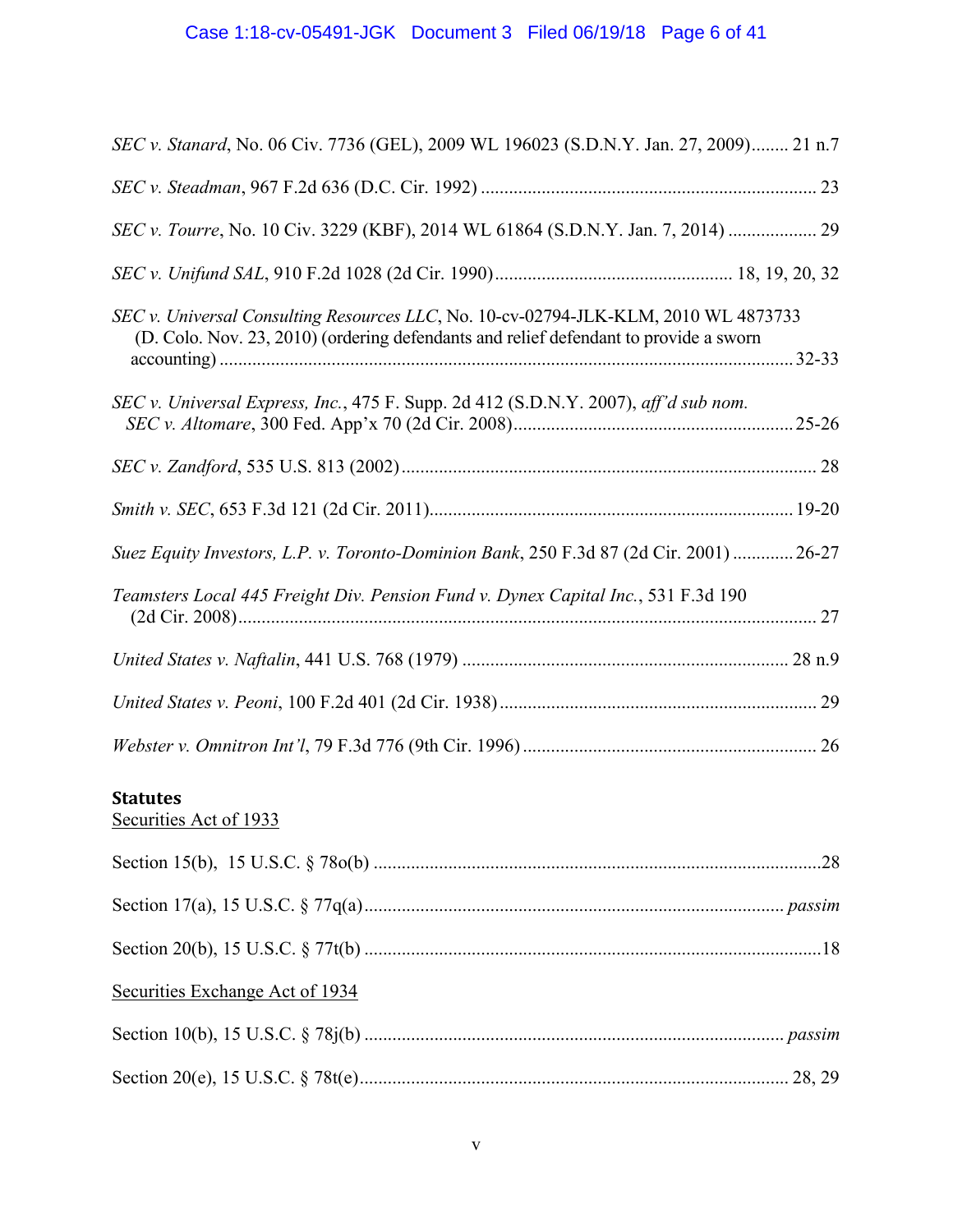# Case 1:18-cv-05491-JGK Document 3 Filed 06/19/18 Page 7 of 41

| Investment Advisers Act of 1940 |  |
|---------------------------------|--|
|                                 |  |
|                                 |  |
|                                 |  |
| <b>Rules</b>                    |  |
|                                 |  |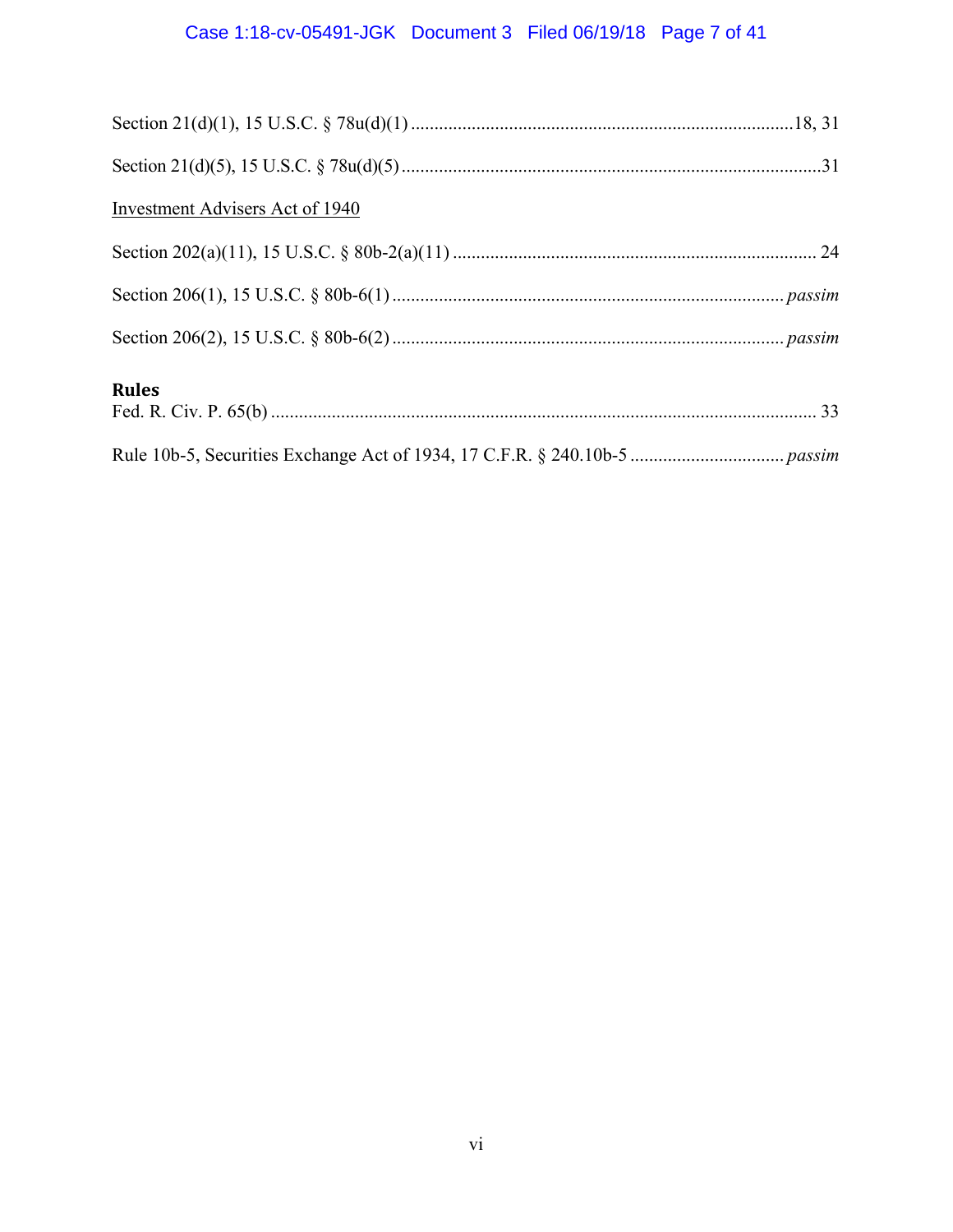#### Case 1:18-cv-05491-JGK Document 3 Filed 06/19/18 Page 8 of 41

Plaintiff Securities and Exchange Commission ("Commission") respectfully submits this memorandum of law in support of its *ex parte* emergency application, by proposed order to show cause, against defendants Perry Santillo ("Santillo"), Christopher Parris ("Parris"), Paul Anthony LaRocco ("LaRocco"), John Piccarreto ("Piccarreto"), Thomas Brenner ("Brenner"), First Nationle Solution, LLC ("First Nationle"), Percipience Global Corporation ("Percipience"), and United RL Capital Services ("United RL") (collectively "Defendants"). The Commission seeks a temporary restraining order pending a preliminary injunction and then a preliminary injunction: (1) restraining and enjoining Defendants from violating the federal securities laws; (2) freezing Defendants' assets; (3) requiring Defendants to repatriate assets they transferred outside the United States; (4) preventing Defendants from destroying or altering documents; (5) ordering expedited discovery; and (6) ordering Defendants to provide a sworn accounting.

## **PRELIMINARY STATEMENT**

 The Commission seeks emergency *ex parte* relief to stop an ongoing fraudulent scheme in which the Defendants have raised more than \$102 million from at least 637 investors across the United States since 2011. Of that amount, Defendants have misappropriated at least \$20 million, and have paid out at least \$38.5 million to earlier investors in Ponzi payments. The Commission seeks an emergency asset freeze, a temporary restraining order and preliminary injunction, a repatriation order, an order preventing document destruction or alteration, expedited discovery, and a sworn accounting.

 Defendants' fraud operates as follows: Defendants Santillo and Parris buy or take over books of business of retiring investment professionals from around the country. Then Santillo and Parris, or local sales people, including Defendants Piccarreto, LaRocco, and Brenner, persuade these newly acquired clients – their victims – to withdraw their savings from traditional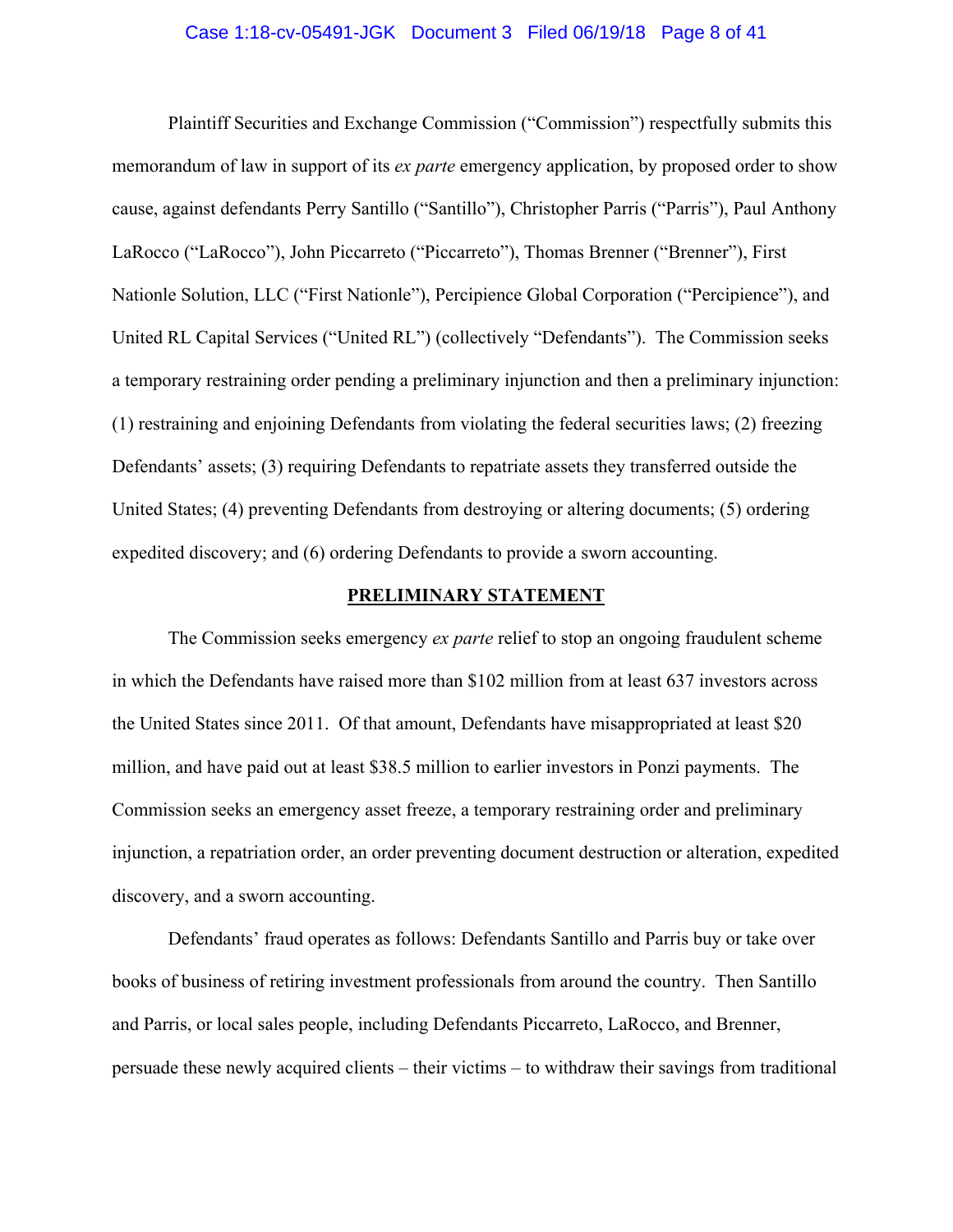#### Case 1:18-cv-05491-JGK Document 3 Filed 06/19/18 Page 9 of 41

investments and invest in issuers controlled by Santillo, Parris, or their associates, including Defendants First Nationle, Percipience, and United RL. Defendants falsely claim that their investors' money will be used to operate businesses in fields such as financial services, insurance, real estate development, and medical laboratories. In fact, any business operations for each issuer appear to be limited or non-existent. After receiving investor funds, Defendants transfer those funds through multiple accounts held in the names of different entities Defendants control, commingling the funds, then transfer the funds elsewhere, with the majority being either misappropriated by Defendants or paid to redeeming investors in classic Ponzi scheme fashion.

 Based on Defendants' conduct, the Commission will likely succeed in proving that: (1) Defendants have violated Section 17(a) of the Securities Act of 1933 ( "Securities Act") [15 U.S.C. § 77q(a)], Section 10(b) of the Exchange Act of 1934 ("Exchange Act") [15 U.S.C. § 78j(b), and Rule 10b-5 thereunder [17 C.F.R. § 240.10b-5]; (2) Santillo, Parris, LaRocco, Piccarreto, and Brenner (the "Individual Defendants") have violated Sections 206(1) and 206(2) of the Investment Advisers Act of 1940 ("Advisers Act") [15 U.S.C. §§ 80b-6(1) and 80b-6(2)]; and (3) the Individual Defendants aided and abetted violations of Section 17(a) of the Securities Act [15 U.S.C. § 77q(a)], Section 10(b) of the Exchange Act [15 U.S.C. § 78j(b), and Rule 10b-5 thereunder [17 C.F.R. § 240.10b-5] by First Nationle, Percipience, and United RL (the "Entity Defendants").

 To preserve the status quo and ensure that Defendants do not further dissipate or expatriate the assets necessary to pay the likely monetary judgment to the Commission, the Commission seeks an order freezing their assets. The Commission also seeks a repatriation order requiring Defendants to repatriate any assets that originated in Defendants' United States accounts but that were transferred abroad. The Commission further seeks an order preventing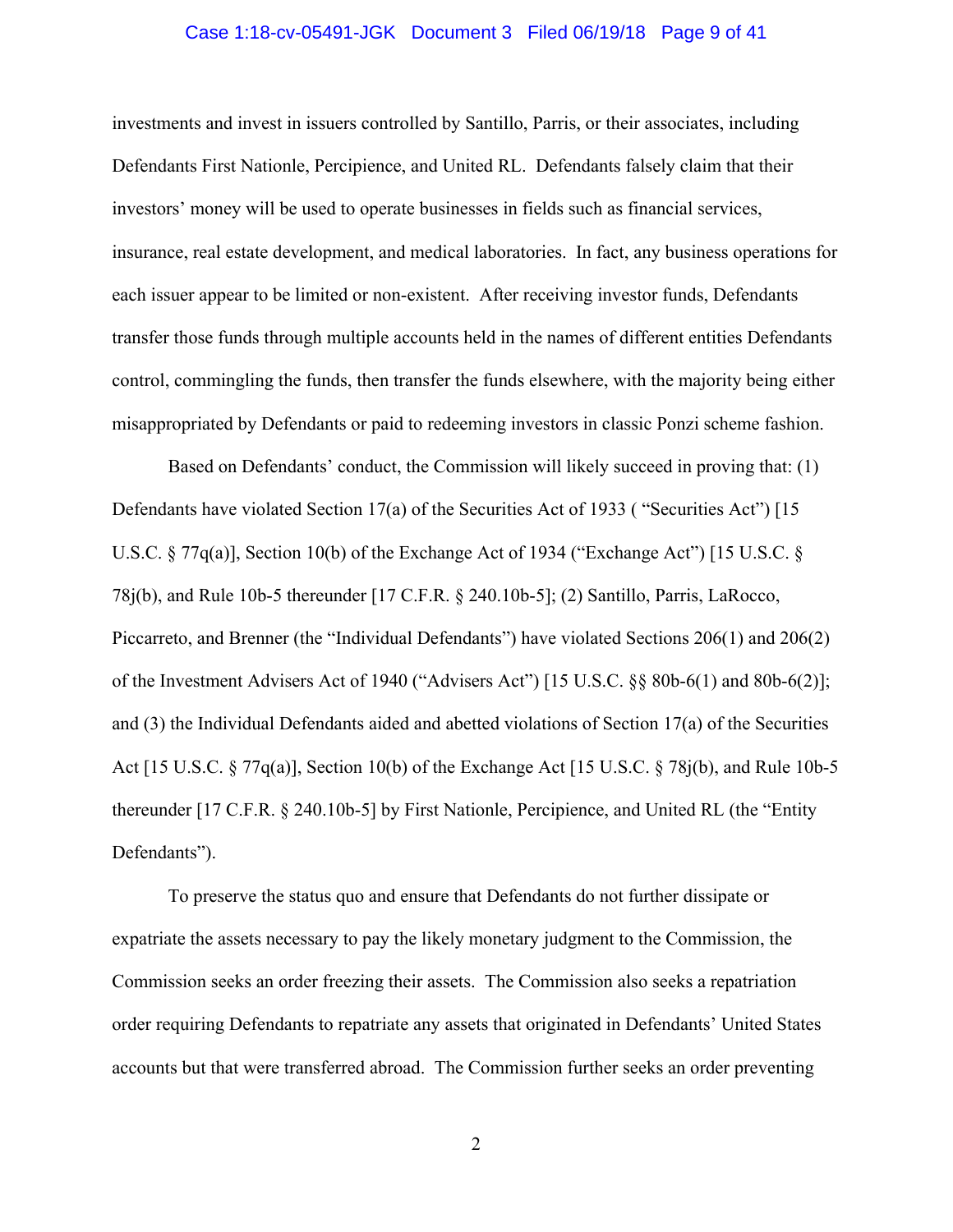#### Case 1:18-cv-05491-JGK Document 3 Filed 06/19/18 Page 10 of 41

Defendants from destroying or altering documents, as well as an order for expedited discovery in advance of the requested preliminary injunction hearing. Finally, the Commission seeks a sworn accounting from Defendants. Given the exigent circumstances, the Commission requests that the Court promptly enter an Order to Show Cause, in the proposed form attached, containing the requested relief.

## **STATEMENT OF FACTS**

#### **The Defendants**

**Santillo** is 38 years old and is or was a resident of Rochester, NY. Declaration of Dina Levy ("Levy Decl.") ¶ 8. He is a founder, member, manager, and CEO of First Nationle. *Id.* Ex. 4 (First Nationle Operating Agreement) at 1-2. Santillo offered and sold securities in First Nationle, Percipience, and United RL to investors and potential investors. *Id.* ¶ 8. Santillo also provided investment advice to those same investors and potential investors. *Id.* Santillo was registered with FINRA from 2003 to 2007. *Id.* 

**Parris** is 38 years old, and is or was a resident of Rochester, NY. Levy Decl. 19. He is a manager of First Nationle, a founder and owner of Percipience, and a member and owner of United RL. *Id.* Ex. 5 (Lucian Development Form D) at 5; Ex. 6 (First Nationle Promissory Note ) at 1; Ex. 7 (Percipience PPM) at 2; Ex. 8 (United RL Operating Agreement) at 1. Parris offered and sold securities in First Nationle, Percipience, and United RL to investors and potential investors. *Id.* ¶ 9. Parris also provided investment advice to those same investors and potential investors. *Id.* Parris was registered with FINRA from 2002 to 2005, and was suspended by FINRA in 2015 from association with any FINRA member. *Id.* 

**LaRocco** is 55 years old and is or was a resident of Ocala, Florida. Levy Decl. ¶ 10. He is a founder, manager, and CEO of United RL. *Id.* Ex. 9 (United RL PPM) at 1, 9, and 15.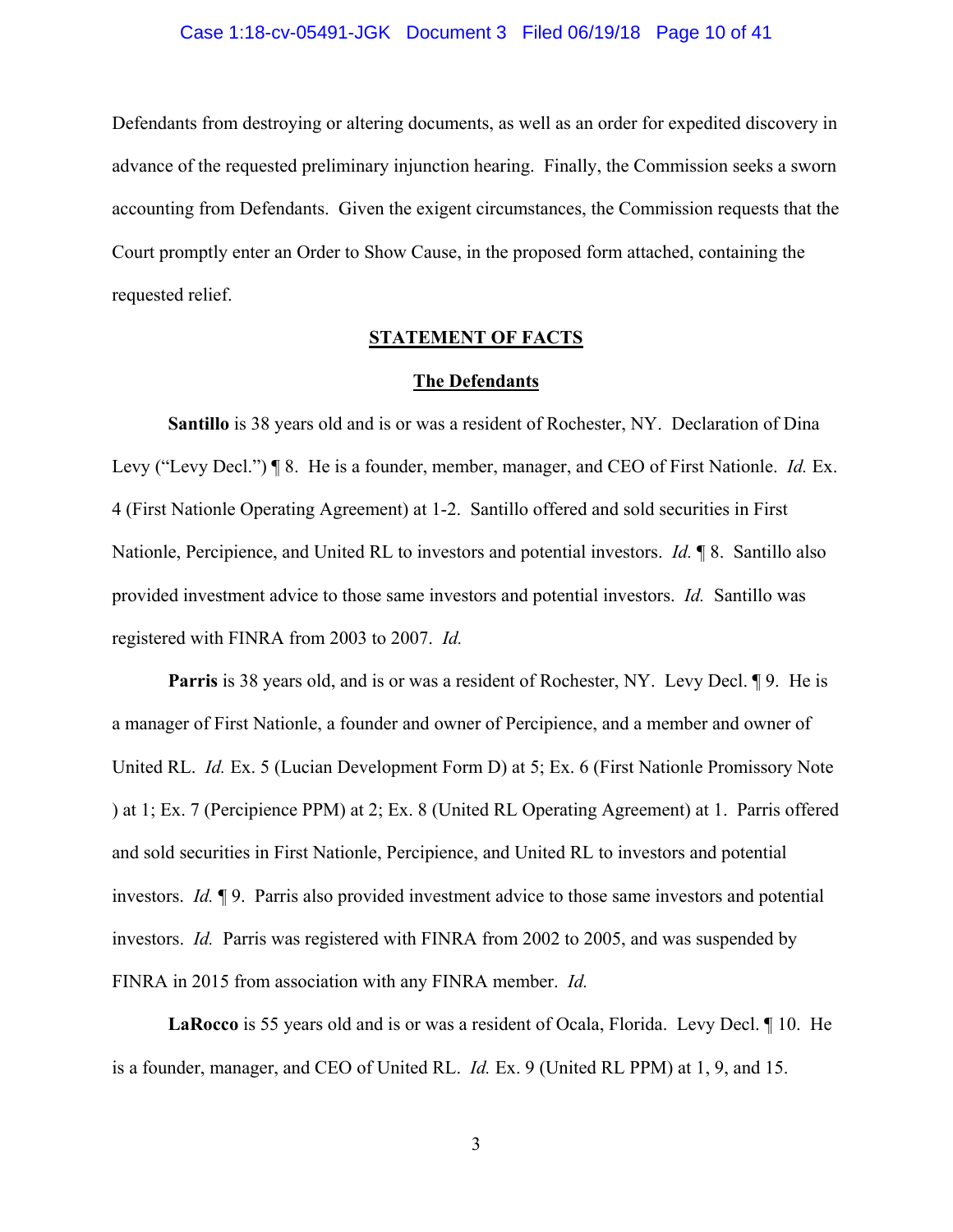#### Case 1:18-cv-05491-JGK Document 3 Filed 06/19/18 Page 11 of 41

LaRocco offered and sold securities in First Nationle and United RL. *Id.* ¶ 10. LaRocco also provided investment advice to those same investors and potential investors. *Id.* LaRocco was registered with FINRA from 2001 to 2010, and was barred by FINRA in 2011 from association with any FINRA member. *Id.*

**Piccarreto** is 34 years old and is or was a resident of San Antonio, Texas. Levy Decl. ¶ 11. Piccarreto offered and sold securities in First Nationle, Percipience, and United RL. *Id.* Piccarreto also provided investment advice to those same investors and potential investors. *Id.* Piccarreto was registered with FINRA from 2014 to 2015, and was suspended for 24 months by FINRA starting in July 2017 for participating in the unregistered offering of securities and for making misleading statements to FINRA. *Id.* 

**Brenner** is 55 years old and is or was a resident of Orville, Ohio. Levy Decl. ¶ 12. Brenner sold securities in Percipience, United RL, and potentially other issuers. *Id.* Brenner also provided investment advice to those same investors and potential investors. *Id.* Brenner was registered with FINRA from 1986 until 2016, when he was suspended for, among other things, making misrepresentations in connection with selling securities; Brenner was later barred for failing to appear for FINRA-requested testimony. *Id.*

**First Nationle** is a Michigan corporation. Levy Decl. Ex. 10 (First Nationle Certificate of Incorporation). First Nationle purports to conduct business in areas including leveraged investments, the financial services industry, insurance, and real estate development, among others. *Id.* Ex. 4 (First Nationle Operating Agreement) at 1; Ex. 1 (First Nationle Brochure) at 3. However, the Commission is not aware of evidence that indicates that First Nationle conducts more than some minimal business. *Id.* ¶ 13. Rather, Defendants operate First Nationle primarily as a Ponzi scheme by issuing securities in the form of promissory notes, soliciting and then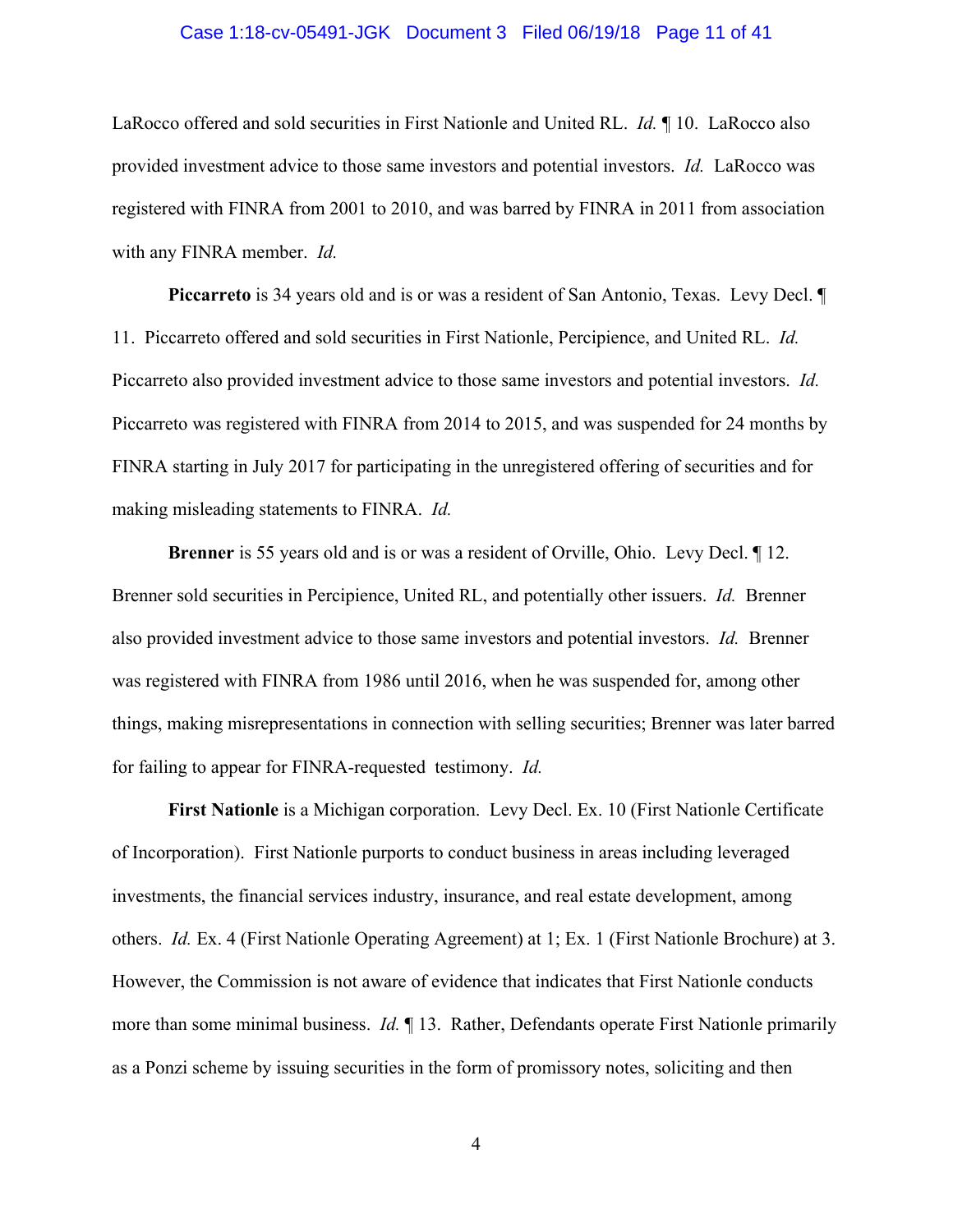#### Case 1:18-cv-05491-JGK Document 3 Filed 06/19/18 Page 12 of 41

misappropriating substantial amounts of investor funds, and using remaining investor funds to pay off redeeming investors. *Id.* Defendant First Nationle represents that it is located in this district and it conducts fraudulent business in this District. *Id.* Ex. 1 (First Nationle Brochure) at 4; Ex. 2 (First Nationle Client Account Statement); Ex. 3 (First Nationle Website Page).

**Percipience** is a Delaware Corporation. Levy Decl. Ex. 11 (Percipience Certificate of Incorporation). Percipience purports to conduct business by providing loans to borrowers to buy and improve single-family houses. *Id.* Ex. 7 (Percipience PPM) at 3. However, the Commission is not aware of evidence that indicates that Percipience conducts more than some minimal business. *Id.* ¶ 14. Rather, Defendants operate Percipience primarily as a Ponzi scheme by issuing securities in the form of promissory notes, soliciting and then misappropriating substantial amounts of investor funds, and using remaining investor funds to pay off redeeming investors. *Id.*

**United RL** is a Delaware and Michigan Corporation. Levy Decl. Ex. 12 (United RL Certificate of Incorporation). United RL purports to conduct business by financing physicianowned toxicology laboratories. *Id.* Ex. 8 (United RL Operating Agreement) at 2; Ex.13 (United RL Brochure); Ex. 9 (United RL PPM) at 8. However, the Commission is not aware of evidence that indicates that United RL conducts more than some minimal business. *Id.* ¶ 15. Rather, Defendants operate United RL primarily as a Ponzi scheme by issuing securities in the form of promissory notes, soliciting and then misappropriating substantial amounts of investor funds, and using remaining investor funds to pay off redeeming investors. *Id.*

#### **The Fraudulent Scheme**

Santillo and Parris travel around the country and buy books of business from investment professionals such as registered representatives and investment advisors. Levy Decl. ¶ 16. Santillo and Parris, with the help of others, including LaRocco, Piccarreto, and Brenner, then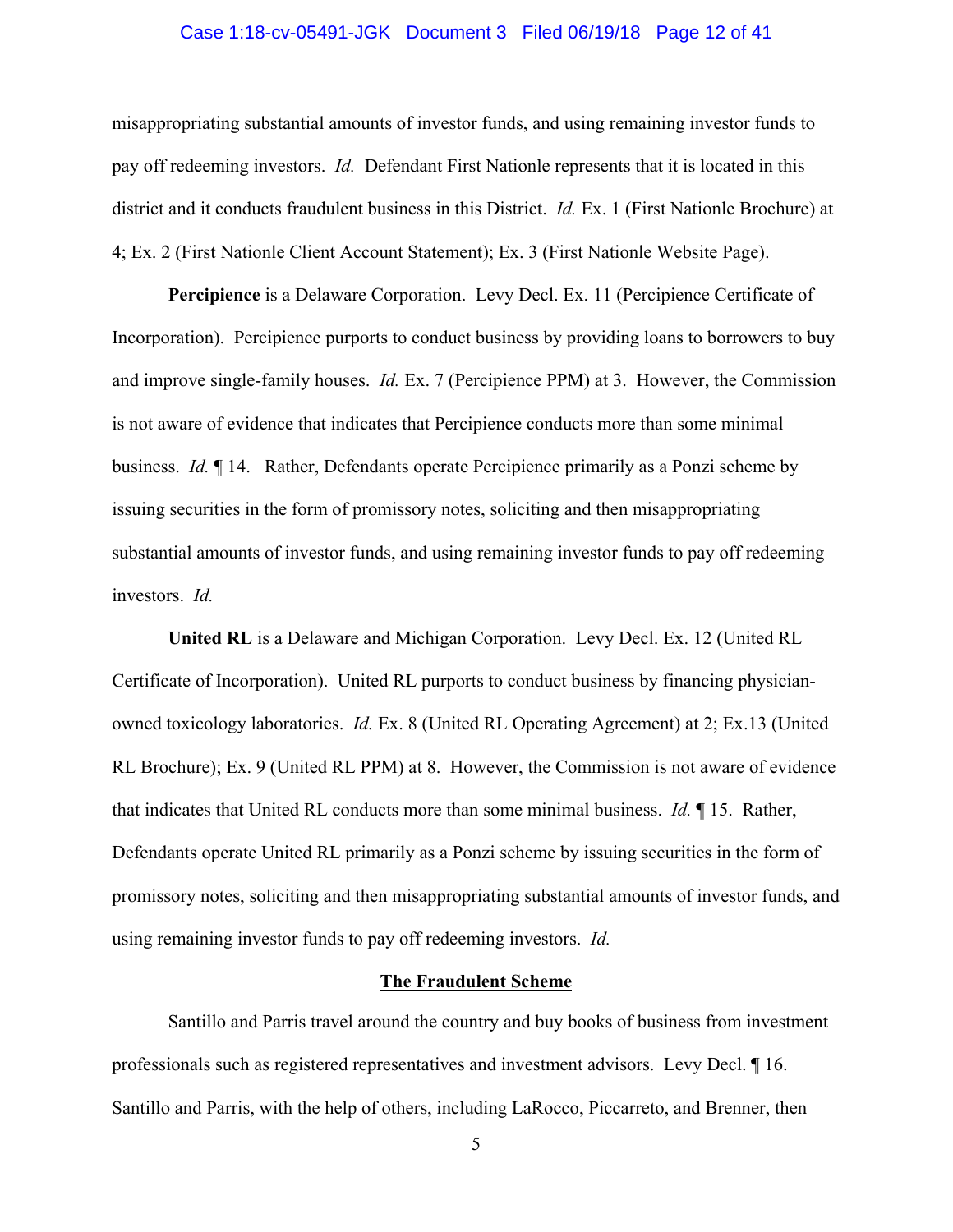#### Case 1:18-cv-05491-JGK Document 3 Filed 06/19/18 Page 13 of 41

solicit potential investors from within those newly acquired books of business to withdraw their money from traditional investments such as annuities, and reinvest their funds in issuers controlled by the individual Defendants, including First Nationle, Percipience, and United RL (at least sometimes without disclosing that Defendants control those issuers). *Id.* 

With investor victims located throughout the country, Santillo and Parris have relied on individuals with long-established ties to, and trust within, certain communities to defraud investors in those communities. *Id.* ¶ 17.LaRocco has been a central figure in defrauding investors in Florida. *Id.* LaRocco and potentially others appear to have raised at least \$26 million from at least 147 investors since August 2012 in Florida. Levy Decl. <sup>[1]</sup> 17-18; Declaration of Jordan Baker ("Baker Decl.")  $\P$  16-17 & Ex. 2 thereto. Piccarreto has been a central figure in defrauding investors in Texas, where Piccarreto, Parris and potentially others have raised at least \$6.6 million from at least 38 investors since April 2014. *Id*. Brenner has been a central figure in Ohio, where Brenner, Parris and potentially others raised at least \$8 million from at least 74 investors since April 2013. *Id.*

Santillo, Parris, and Piccarreto also raised money from investors in other states. For example, Santillo, Parris, Piccarreto and potentially others raised at least \$21 million from at least 80 investors in California since May 2012. *Id.* More recently Santillo spearheaded the solicitation of at least \$2.2 million from at least 24 investors in Maryland since late 2017. *Id*. Additional investor victims are located in other states. *Id*. In total, Defendants have raised at least \$102 million from at least 637 investors since at least July 2011 through their fraudulent offerings. *Id.* Of that \$102 million, the vast majority of it was either misappropriated by Defendants or paid to redeeming investors. *Id.*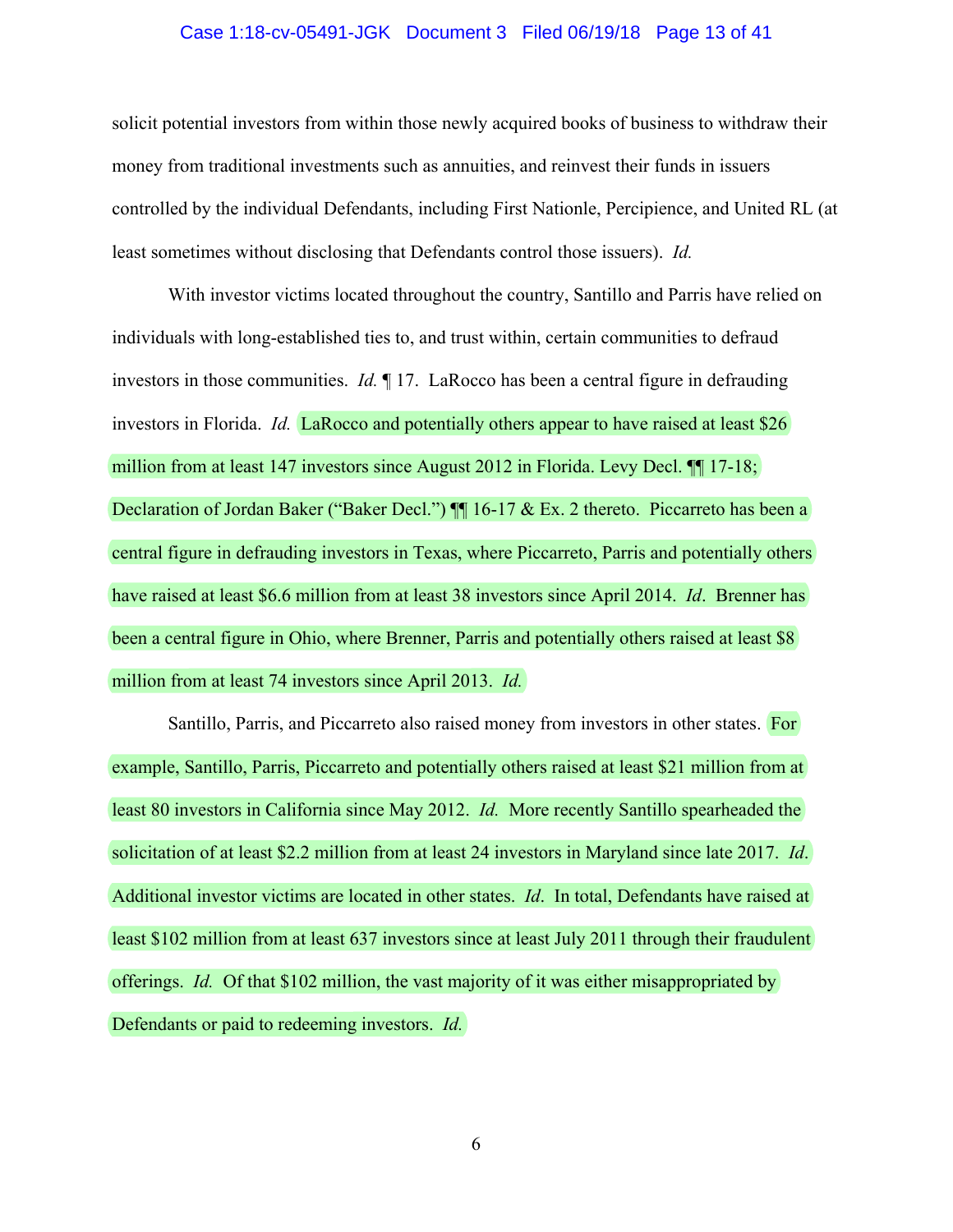#### **The Fraudulent Offerings**

**First Nationle:** Santillo, Parris, LaRocco, Piccarreto, and potentially others, have induced at least 318 investors to invest at least \$46 million in the First Nationle offering since February 2012. Baker Decl. ¶ 15. A First Nationle brochure provided to investors and potential investors claims that First Nationle is a holding company for "several sales affiliates that represent a group of companies who offer a rich portfolio of premier insurance and impaired risk . . . these subsidiaries manage over \$145 million in assets." Levy Decl. Ex. 1 (First Nationle Brochure) at 3. The Commission is not aware of any evidence indicating that First Nationle is a holding company for any subsidiaries, much less subsidiaries with assets of \$145 million. *Id.* ¶ 19. First Nationle conducts – at most – only some minimal business functions. *Id.* 

First Nationle's website claims that it "is engaged in leveraging investments, holdings, and other assets, while building value for investors." *Id.* ¶ 28, Ex. 3 (First Nationle Website Page). First Nationle's operating agreement claims it engages in businesses including "the acquisition, ownership, development, preservation or operation of . . . stock, mortgages, notes, receivables, securities and realty. . . ." *Id.* ¶ 28, Ex. 4 (First Nationle Operating Agreement) at 1.

The First Nationle subscription agreement provided to investors claims that First Nationle "is a firm engaged in the business of senior market insurance program commerce and the development and management of diverse real property holdings." *Id.* Ex. 14 (First Nationle Subscription Agreement) at 1. The subscription agreement describes the investment as follows: "The debtor plans to apply the proceeds of the offering to help fund the debtor's outlined business model." *Id.* The subscription agreement further claims that "[n]one of the proceeds from the offering will inure to the personal benefit of the Manager." *Id.*The First Nationle operating agreement provided to investors identifies Santillo as the manager of First Nationle,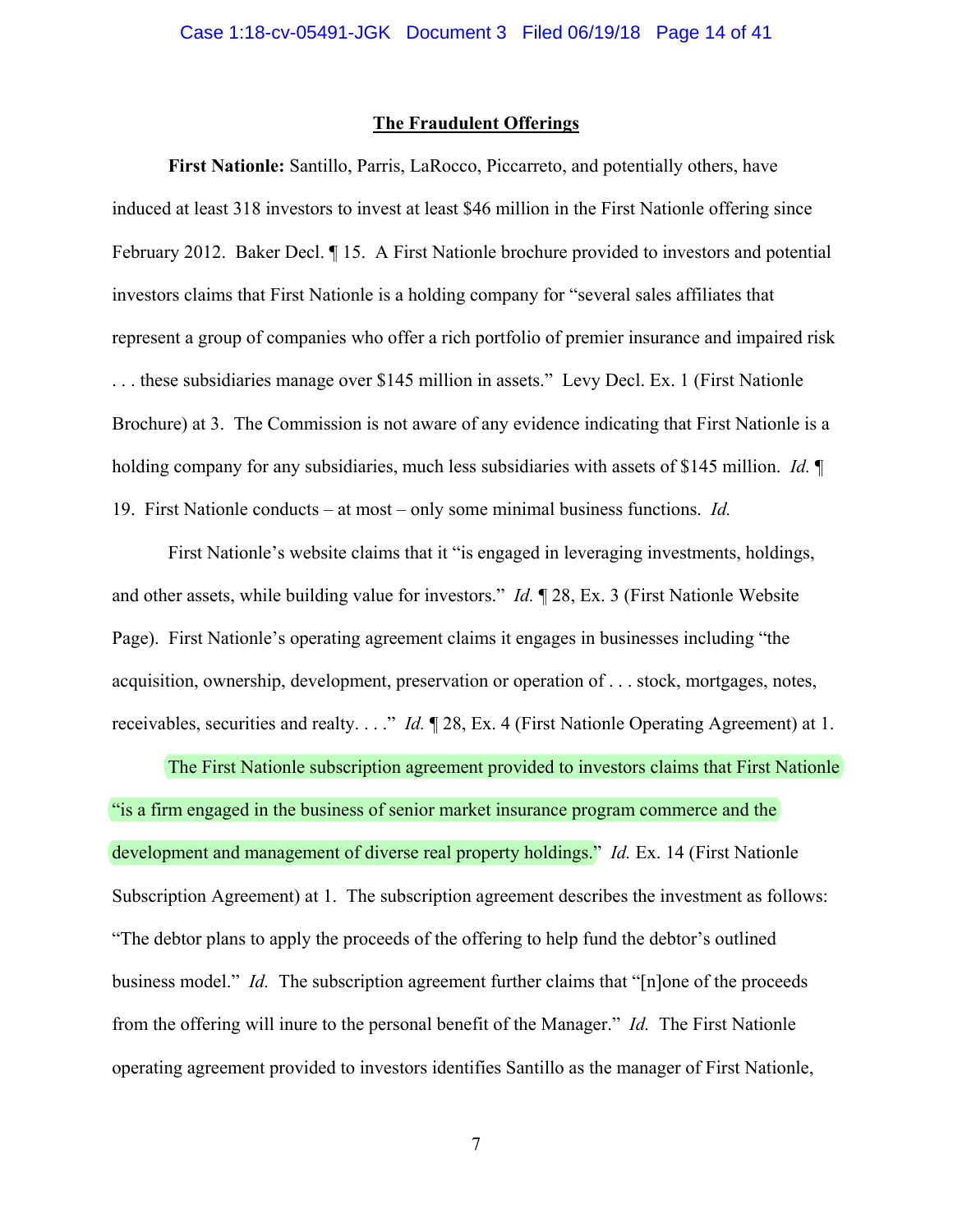#### Case 1:18-cv-05491-JGK Document 3 Filed 06/19/18 Page 15 of 41

while the subscription agreement identifies Lucian Global, LLC as manager. *Id.* at 1; Ex. 4 (First Nationle Operating Agreement) at 1. Parris is the manager of Lucian Global LLC, and thus a *de facto* co-manager of First Nationle along with Santillo. *Id.* Ex. 5 (Lucian Development Form D) at 5.

First Nationle offered promissory notes sold by Santillo, Parris, LaRocco, and Piccarreto, which typically contain maturity dates of three years, and provide for interest payments at an annual rate ranging from 3.3% to 6%, as well as bonuses ranging from approximately 10% to 19% to be credited to the investor upon initially investing. *Id.* Ex. 6 (First Nationle Promissory Note) at 1. Santillo, Parris, LaRocco, Piccarreto, and First Nationle do not disclose to investors and potential investors that their "investment" is actually part of a Ponzi scheme. *Id.* ¶ 21.

**Percipience:** Santillo, Parris, Piccarreto, Brenner, and potentially others, solicited at least 229 investors to invest at least \$22 million in the Percipience offering since July 2012. Baker Decl. ¶ 15. The Percipience Private Placement Memorandum ("PPM") claims that Percipience's business is to provide loans to borrowers to buy and improve single-family houses. Levy Decl. Ex. 7 (Percipience PPM) at 3. However, Percipience conducts – at most – only some minimal business functions. *Id.* ¶ 22. The Percipience PPM further claims that in the event of raising a maximum \$5 million in the offering, \$4.25 million (or 85% of the proceeds) will be used for Percipience's business, with the remainder of the proceeds to be spent on expenses such as brokers fees. *Id.* Ex. 7 (Percipience PPM) at 23.

Percipience's program summary claims that its business includes "(a) short-term property acquisition and resale, (b) purchase of distressed non-preforming bank notes for profitable repositioning, and (c) property rental income." Percipience's operating agreement claims that it "shall purchase . . . stand-alone homes or . . . flats within a multi-family building" and "lease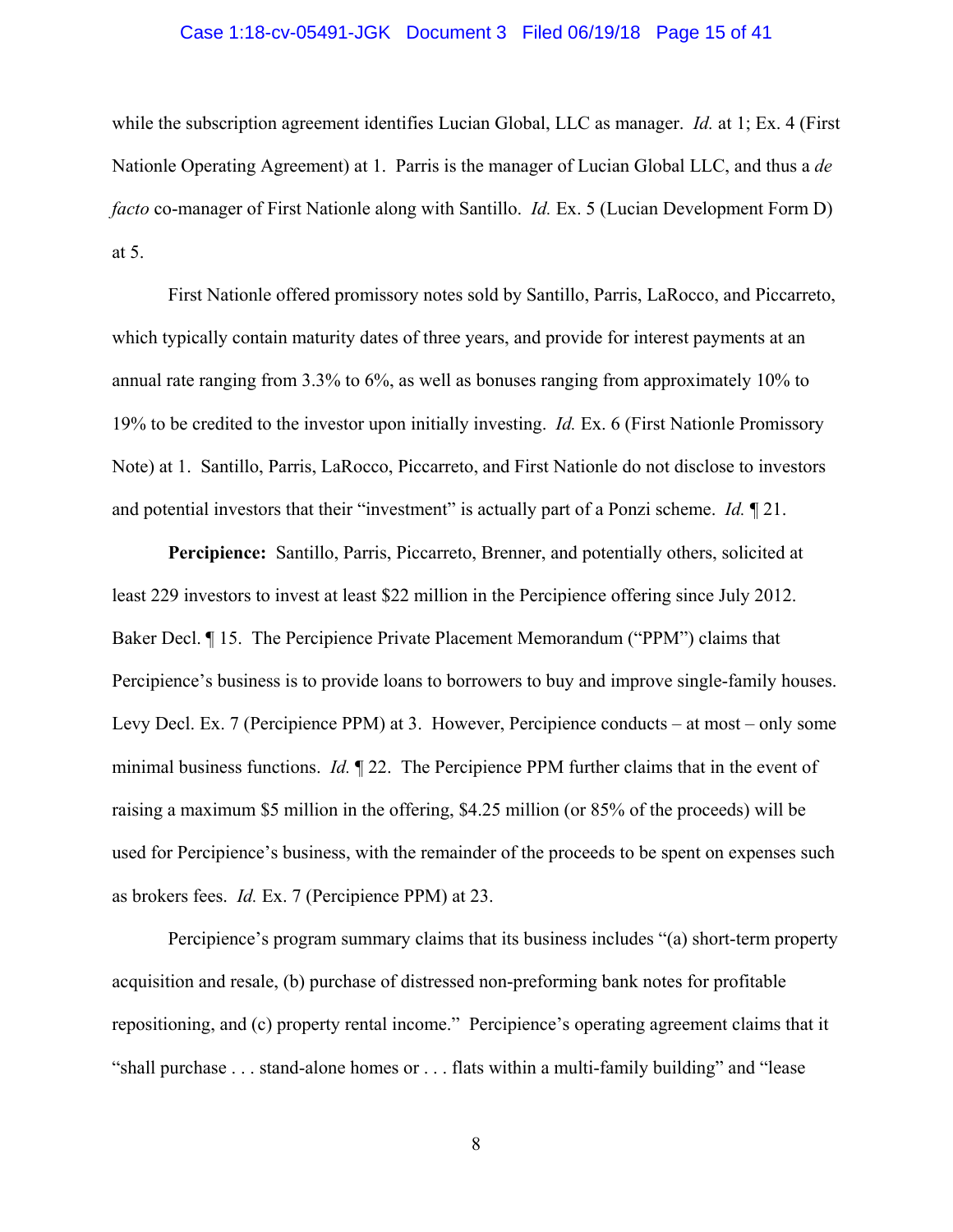#### Case 1:18-cv-05491-JGK Document 3 Filed 06/19/18 Page 16 of 41

residences to families supported by governmentally funded rent subsidies. . . ." Percipience's private placement memorandum claims that it will "will own, fund and operate [a] real-estatefinancing business. . . ." *Id.* Ex. 15 (Percipience Program Summary) at 4; Ex. 16 (Percipience Operating Agreement) at 1-2; Ex. 7 (Percipience PPM) at 12.

The Percipience PPM explains that Percipience offers preferred stock, specifically Class A and Class B shares. *Id.* Ex. 7 (Percipience PPM) at 2. Class A shares have a one year "lock period," with a claimed annual return of 7%. *Id.* Class B shares have a three year "lock period," with a claimed annual return of 8% and an 8% bonus to be credited to the investor upon initially investing. *Id.* Santillo, Parris, Piccarreto, Brenner, and Percipience do not disclose to investors and potential investors that their "investment" is actually a Ponzi scheme. *Id.* ¶ 23.

**United RL:** Santillo, Parris, LaRocco, Piccarreto, and potentially others, induced at least 183 investors to invest at least \$25 million in the United RL offering since March 2015. Baker Decl. ¶ 15. United RL's Operating Agreement describes Parris and LaRocco as members of United RL. Levy Decl. Ex. 8 (United RL Operating Agreement) at 1. Through the United RL Brochure and United RL PPM, United RL claims that United RL's business is to make loans to physicians or medical practices for the purpose of owning their own toxicology laboratories for medical tests. *Id.* Ex. 13 (United RL Brochure) at 2; Ex. 9 (United RL PPM) at 8. However, United RL conducts – at most – only some minimal business functions. Id. ¶ 24.

United RL's website claims that it "is a singular-disciplined company that specializes in providing Physician's financing, supporting the initial development phases of Physician owned clinical laboratories." United RL's operating agreement claims that its operations "encompass the direct or indirect (i) financing of medical-laboratory acquisitions and/or operations owned by third parties, and (ii) conduct of all commercial operations related thereto or supportive thereof.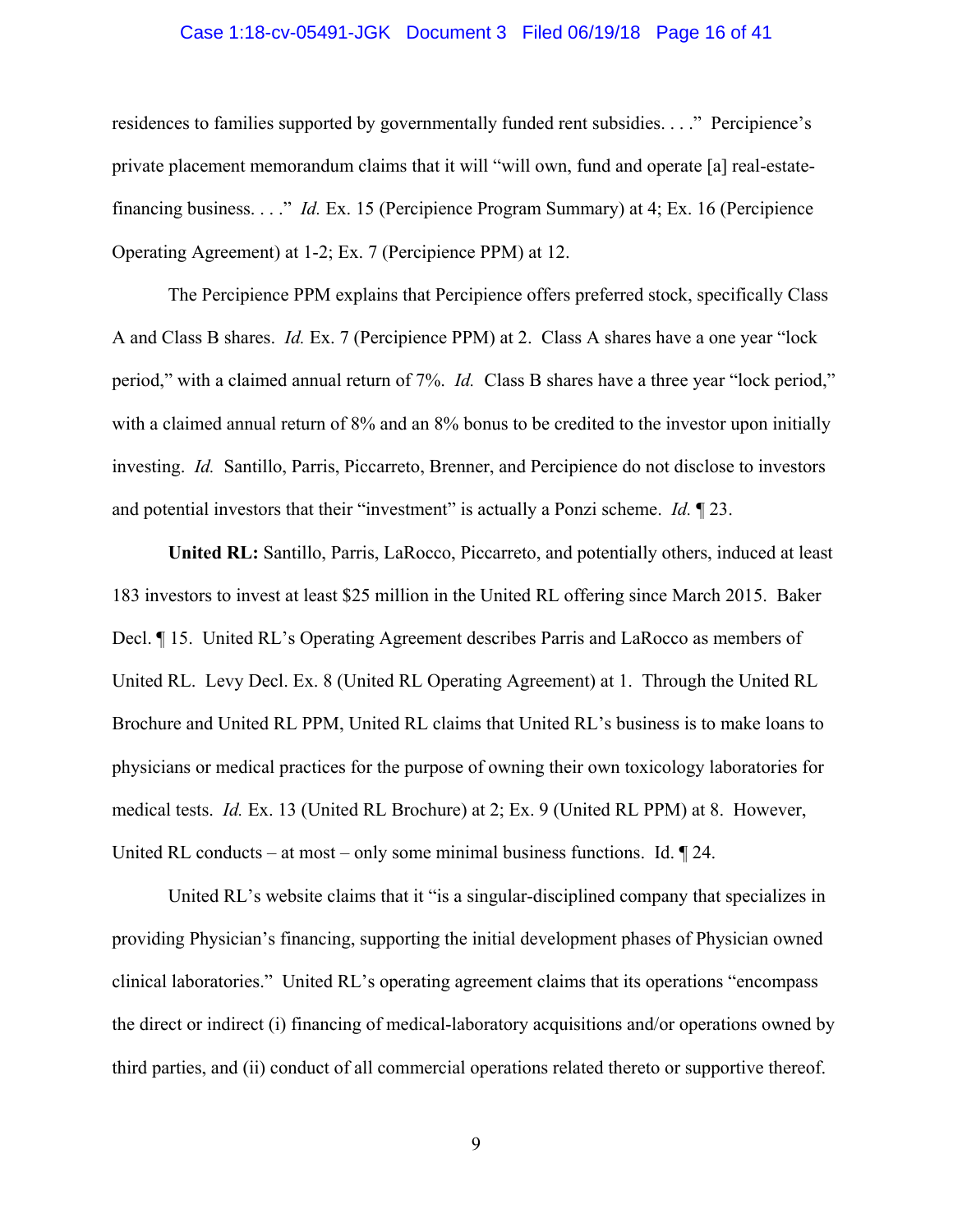#### Case 1:18-cv-05491-JGK Document 3 Filed 06/19/18 Page 17 of 41

The United RL Brochure states that United RL "provide[s] program financing . . . for the following specialties: hospitals, OBGYN's pain management, internist and primary care physicians." *Id.* Ex. 17 (United RL Webpage); Ex. 8 (United RL Operating Agreement) at 2; Ex. 13 (United RL Brochure) at 2.

The structure and terms of investments offered in United RL are explained in the United RL Brochure and United RL PPM. *Id.* Ex. 13 (United RL Brochure) at 4-5; Ex. 9 (United RL PPM) at 1, 6-8. United RL offers promissory notes with maturity dates of either one year ("short term") or three years (either "medium term" or "long term"). *Id.* The terms of the notes include claimed 7% interest payments to be paid semi-annually and claimed bonus payments of 7% on the three-year promissory notes, to be credited to the investor upon initially investing. *Id.* Santillo, Parris, LaRocco, Piccarreto, Brenner, and United RL do not disclose to investors and potential investors that their "investment" is actually a Ponzi scheme. *Id.* ¶ 25.

**Other fraudulent offerings:** Santillo, Parris, and/or their associates also sold securities in several other fraudulent offerings in which they raise investor funds and then misappropriate those funds. *Id.* ¶ 26. These smaller fraudulent offerings and issuers include but are not limited to: (1) \$3.2 million raised in Boyles America, LLC from at least 41 investors; (2) \$3.8 million raised in Middlebury Development Corporation from at least 23 investors; (3) \$1.1 million raised in Lucian Development Corporation from at least 14 investors; and (4) \$758,000 raised in Torr, LLC from at least 13 investors. Baker Decl. ¶ 15.

#### **The Misrepresentations, Omissions, Misappropriations, and Breaches of Fiduciary Duty**

Santillo, Parris, LaRocco, Piccarreto, and Brenner misrepresent to investors and potential investors that the money they invest in First Nationle, Percipience, United RL, or other issuers, is used to conduct the purported business of each respective issuer. Levy Decl. ¶ 27. Investors are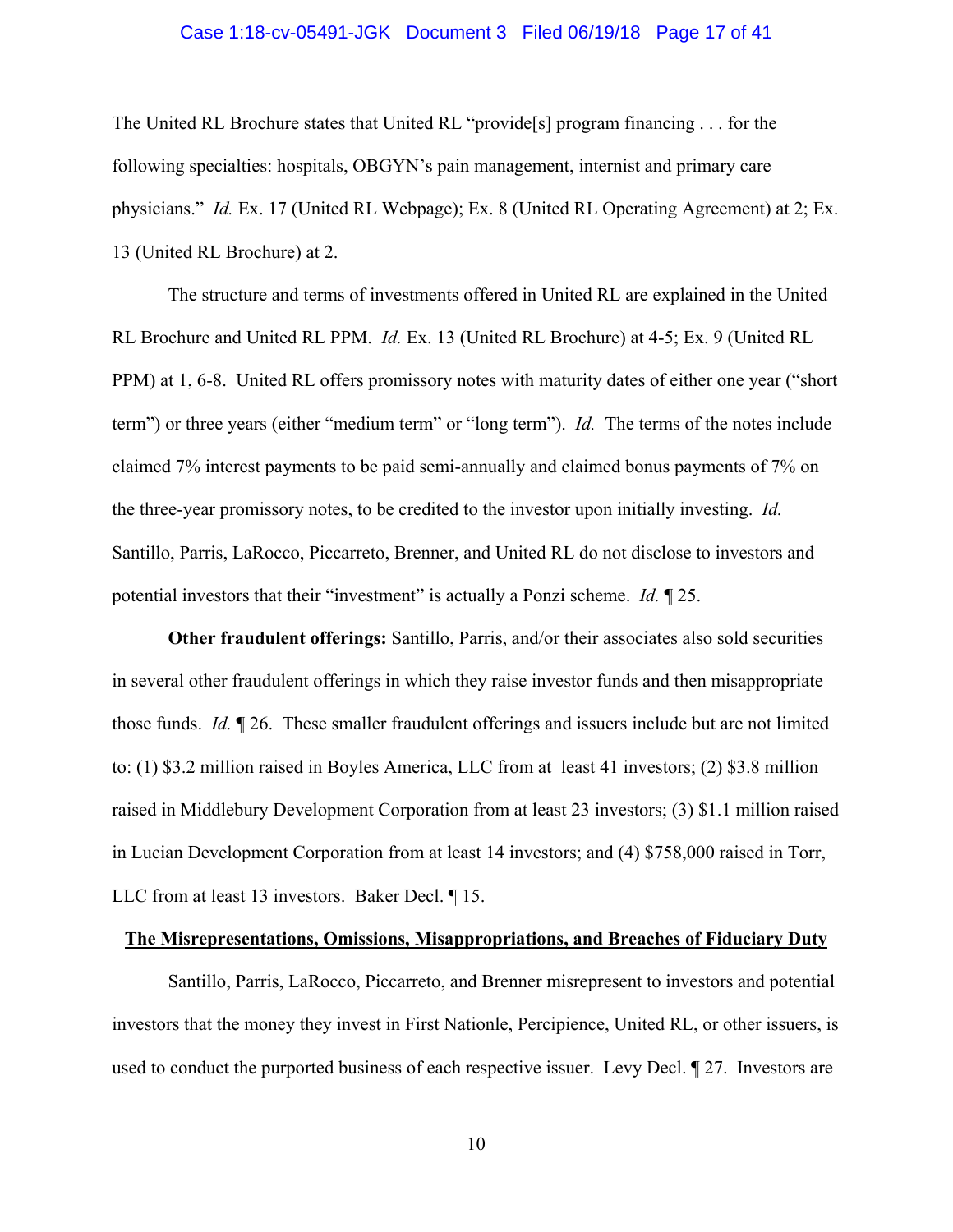#### Case 1:18-cv-05491-JGK Document 3 Filed 06/19/18 Page 18 of 41

not told that  $-$  in fact  $-$  a significant portion of investor proceeds is used to repay redeeming investors or are misappropriated for personal use by Santillo, Parris, LaRocco, Piccarreto, and Brenner. *Id.* Some of Defendants' fraudulent and misleading statements and fraudulent schemes were made to the public at large in this District. *Id.* ¶ 7.

As a general pattern of conduct, rather than deposit investors' funds with the issuers to be used for purported business purposes, Defendants commingle investors' funds. *Id.* ¶ 29. After receiving investor funds, Defendants regularly transfer those funds through multiple accounts held in the names of different entities Defendants control (including but not limited to First Nationle, Percipience, and United RL) then transfer the funds elsewhere. *Id.* Substantial amounts of these funds are transferred to redeeming investors or to Santillo or the other individual Defendants. *Id.* In some cases, Santillo transferred nearly all of an investor deposit to himself. *See* Baker Decl. Ex. 1. In other cases the transfers were more complex, with Defendants commingling investor funds in different accounts and transferring the money elsewhere, including to themselves and to redeeming investors. *See id.*

Of the at least \$102 million that Defendants have raised from investors, Santillo has misappropriated at least \$13.4 million. Baker Decl. ¶ 18. In addition to the \$13.4 million misappropriated by Santillo, Santillo received additional money transfers totaling at least \$12 million, which he did not keep, but rather further commingled by transferring back into the accounts held in the names of different entities Defendants control (including but not limited to First Nationle, Percipience, and United RL). *Id.* ¶ 19. Additionally, Parris has misappropriated at least \$1.1 million, LaRocco has misappropriated at least \$1.1 million, Piccarreto has misappropriated at least \$1.3 million, and Brenner has misappropriated at least \$2.9 million. *Id*.

Defendants also misrepresented the ongoing performance – or lack thereof – of investors'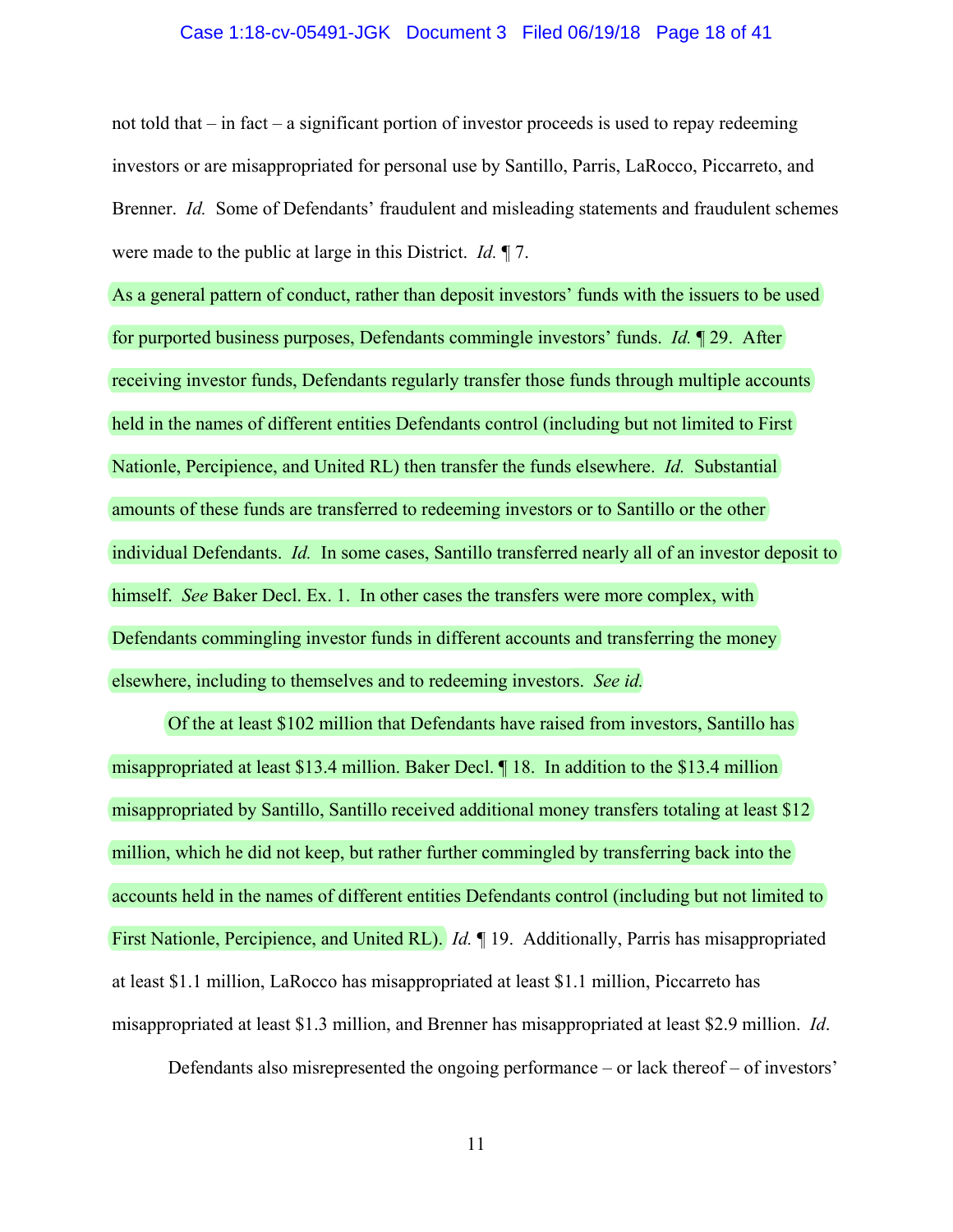#### Case 1:18-cv-05491-JGK Document 3 Filed 06/19/18 Page 19 of 41

investments. Levy Decl. ¶ 31. Defendants provided account statements to investors falsely stating that their funds were invested, falsely stating investment returns, and in some cases falsely stating that a bonus had been credited to their account. *Id.* In certain cases, Defendants provided investors with purported bonus funds or interest payments, and in other cases Defendants provided redeeming investors with their all or part of their funds, with returns. *Id.* These were Ponzi payments derived from new investor funds rather than actual investment returns. *Id.* Defendants have failed to fulfill the request of other investors to redeem their investments. *Id.*

Of the at least \$102 million raised by Defendants, at least \$38.5 million was paid to out to earlier investors in Ponzi payments, at least \$20 million was transferred to personal bank accounts of the Individual Defendants, and a large portion of the remaining funds was transferred elsewhere in transactions that do not appear related to the issuers' purported businesses. Baker Decl. ¶ 17.

#### **Examples of Defendants' Fraud**

**Investors 1 and 2:<sup>1</sup>** In July 2014, Parris and Piccarreto met with Investors 1 and 2, a husband and wife from Cedar Crest, New Mexico, to discuss investment opportunities. Parris and Piccarreto described two opportunities for investment: (1) First Nationle, which they claimed to be an investment related to commercial real estate; and (2) Percipience, which they claimed to be an investment related to residential real estate. Parris and Piccarreto told Investors 1 and 2 that invested funds would be used to conduct the business of each respective issuer. Parris and Piccarreto also provided written documents related to the offerings. Parris and Piccarreto presented themselves as investment experts and recommended that Investors 1 and 2 invest in

 1 For all facts relevant to Investors 1 and 2, *see* Levy Decl. Ex. 18.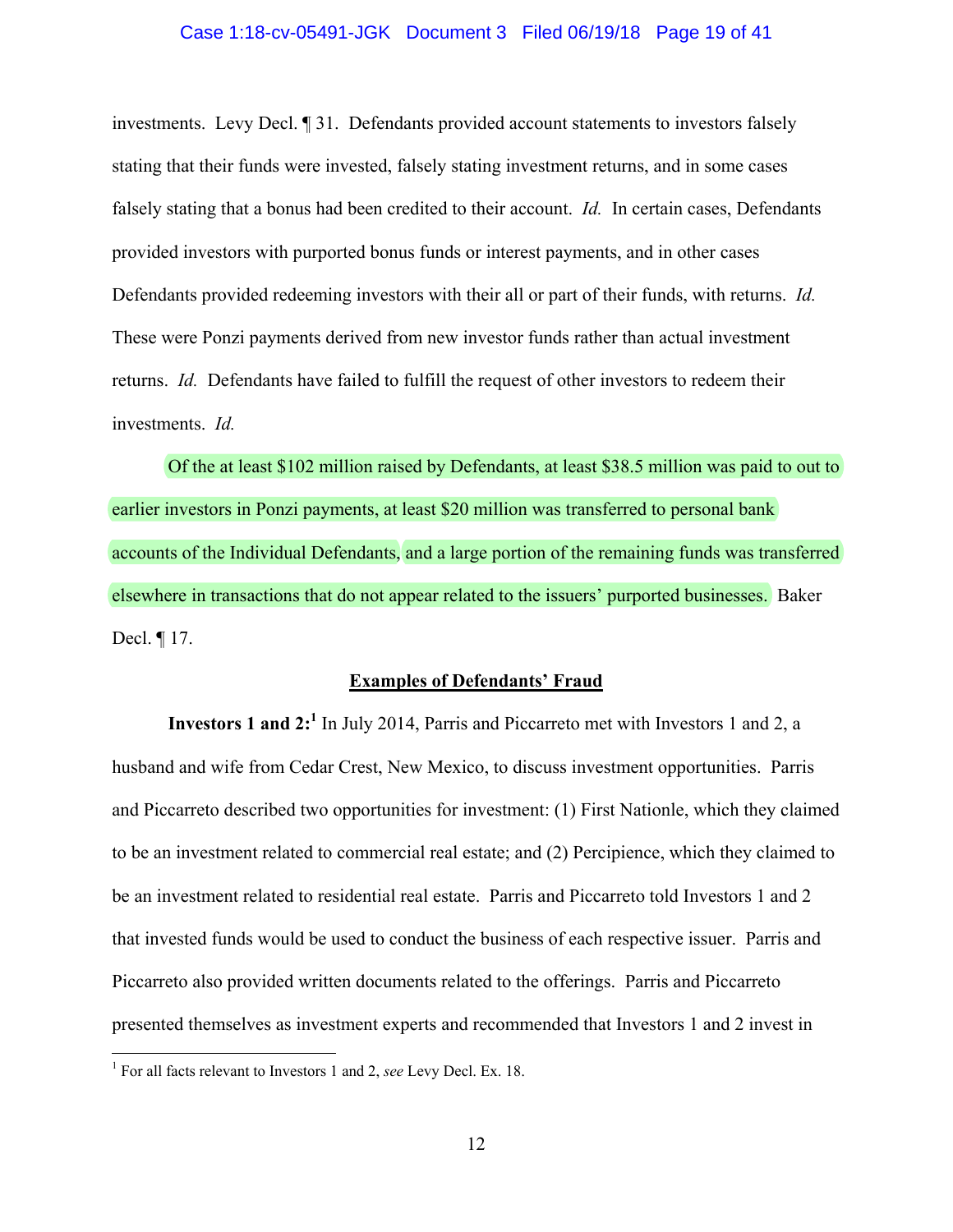## Case 1:18-cv-05491-JGK Document 3 Filed 06/19/18 Page 20 of 41

First Nationle and Percipience.

After meeting with Parris and Piccarreto, Investor 1 invested \$76,000 in Percipience and Investor 2 invested \$125,000 in Percipience. Investor 2 also invested \$233,000 in First Nationle. These investments were supposed to be for a three-year term and Parris described them as safe investments. Investors 1 and 2 expected to receive their investments back, with interest, in July 2017. But to date their investments have not been repaid.

An analysis of bank records shows that Investors 1 and 2's investments in Percipience were not used to conduct its purported business. Rather, some of the funds were used to make payments to what appears to be another investor, while other funds were misappropriated by Parris. Investors 1 and 2's investments in Percipience were placed into a Percipience bank account (with a previous balance of about \$450), combined with another investor deposit of \$20,000, then transferred among a variety of accounts not belonging to Percipience, including the accounts of First Nationle, and a manager of First Nationle. The majority of those funds were then used to pay what appears to be another investor, while Parris received \$15,000. *See*  Baker Decl. Ex. 1.

 Similarly, Investor 2's investment in First Nationle was not used to conduct its purported business. Rather, some of the funds were misappropriated by Santillo while other funds were paid to associates or entities controlled by associates of the Individual Defendants. Specifically, Investor 2's investment in First Nationle was placed into a First Nationle bank account (with a previous balance of about \$57,000), combined with other investor deposits of about \$530,000, then \$480,000 was transferred to Santillo. Santillo misappropriated \$100,000 of those funds, and transferred the remaining \$370,000 back to the First Nationle account, from which it was used to pay other investors. *See* Baker Decl. Ex. 1.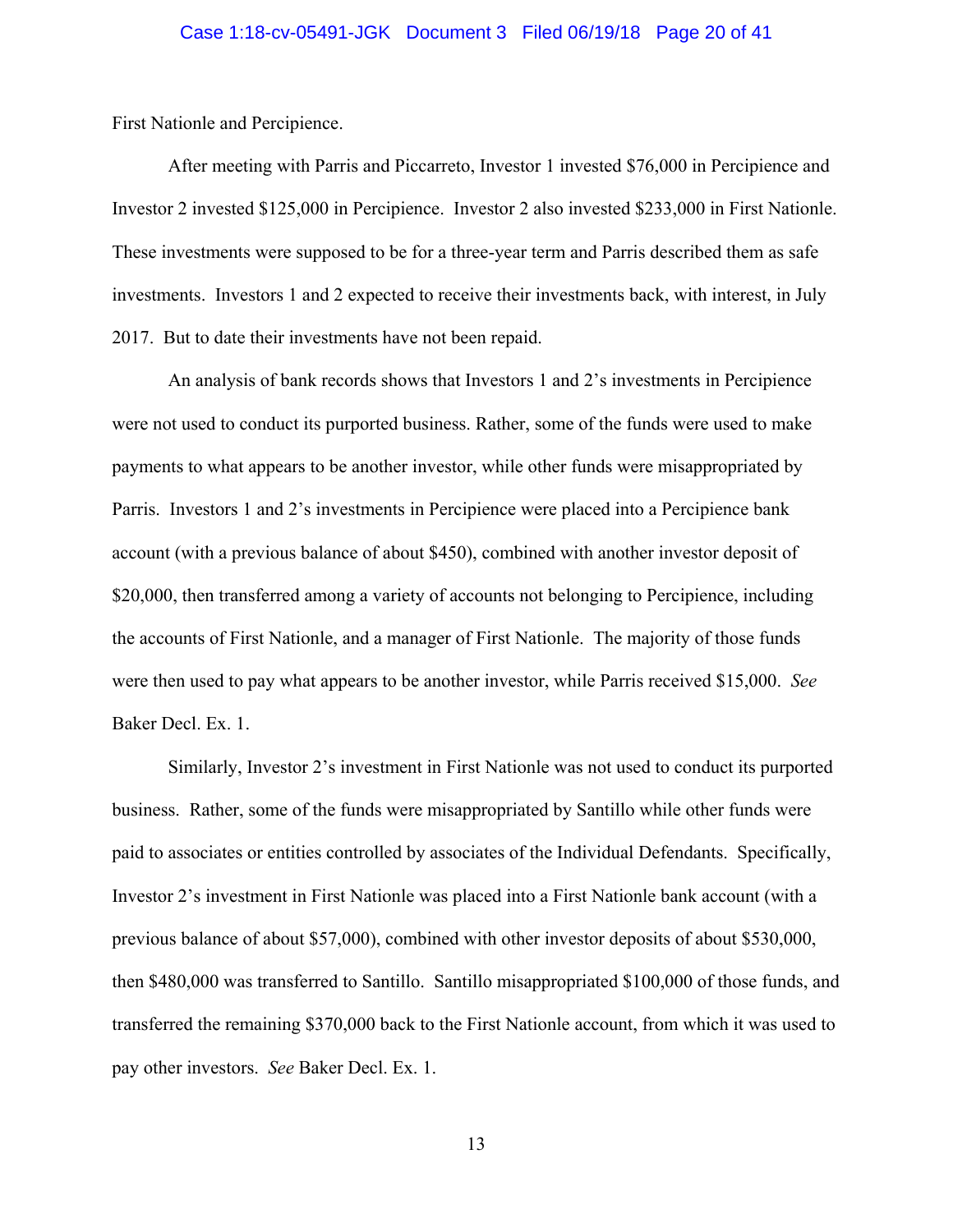#### Case 1:18-cv-05491-JGK Document 3 Filed 06/19/18 Page 21 of 41

**Investor 3 and his daughter:**<sup>2</sup> In February 2015, Piccarreto met with Investor  $3 -$  who suffers from dementia – and his daughter at their home in Austin, Texas to discuss investment opportunities. Piccarreto described an opportunity to invest in Percipience, which he told Investor 3 was an investment in real estate. Piccarreto claimed that invested funds would be used to conduct the business of Percipience. Piccarreto wrote in an e-mail to Investor 3's daughter: "I can generate enough interest (dividend payments) to cover [your father's] rent . . . while not touching the principal. . . . We will not be making double digit returns but we will also not have the risk of the stock market. We will have a fixed guaranteed dividend that will serve as income to take care of expenses." Piccarreto also provided written documents related to the offering.

 After meeting with Piccarreto in 2015, Investor 3 invested \$250,000 in Percipience under his daughter's name. Later, in June 2017, Piccarreto again met with Investor 3 and his daughter to discuss additional investment opportunities. Subsequently, Piccarreto visited Investor 3 alone and obtained a \$60,000 check from him, despite knowing of his dementia. After learning that Piccarreto had done this, Investor 3's daughter asked for written documentation about this new investment. Piccarreto provided a brief document by e-mail, in which he stated "I know this is scary for you and you are just looking out for dad but I promise you I will not let anything happen to any of the money." Investor 3 and his daughter then decided not to go forward with this new investment. However, Piccarreto had already cashed the \$60,000 check – which had been made out to United RL, apparently indicating an investment in that entity.

 Investor 3 and his daughter asked for a refund of their investment, but most of the money has not been refunded. In late January 2018, Investor 3 received a \$10,000 check from

 2 For all facts relevant to Investor 3 and his daughter, *see* Levy Decl. Ex. 19.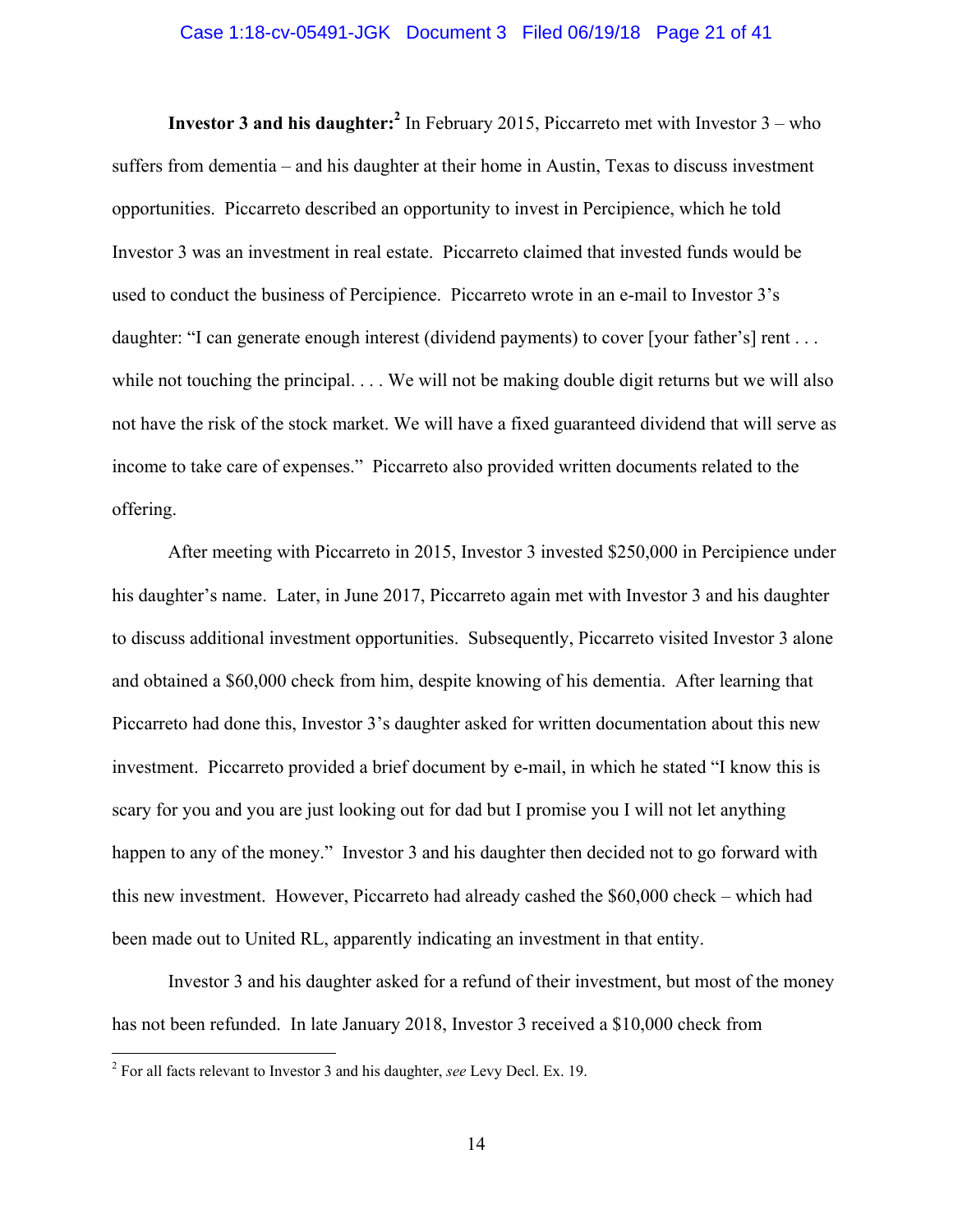#### Case 1:18-cv-05491-JGK Document 3 Filed 06/19/18 Page 22 of 41

Piccarreto. The check was drawn on an account of a third-party company unknown to Investor 3 and his daughter. Investor 3's daughter called Piccarreto to ask where the rest of her father's money was, and Piccarreto said he did not know.

 An analysis of bank records shows that Investor 3's investment in Percipience was not used to conduct its purported business. Rather, a large portion of the funds were misappropriated by Santillo and Piccarreto. Investor 3's investment in Percipience was placed into a Percipience bank account (with a previous balance of about \$717), combined with another investor deposit of \$200,000, then transferred among a variety of accounts not belonging to Percipience, including the accounts of First Nationle and a manager of First Nationle. Santillo received and misappropriated \$172,000 of those funds, while Piccarreto received \$5,000, and some of the remaining funds were transferred to accounts of other entities controlled by Santillo and his associates. *See* Baker Decl. Ex. 1.

**Investors 4 and 5:<sup>3</sup>** In July 2016 Investors 4 and 5, a husband and wife from Salinas, California, learned from their financial advisor that he had sold his wealth management business to Santillo. The financial advisor introduced Investors 4 and 5 to Santillo, as well as another individual, who worked with Santillo. In November 2016, Santillo and Piccarreto met with Investors 4 and 5 to discuss investment opportunities. Santillo and Piccarreto described two opportunities for investment: (1) First Nationle, which they claimed to be an investment related to real estate; and (2) United RL, which they claimed was a company related to the medical field. Santillo and Piccarreto claimed the funds Investors 4 and 5 invested would be used to conduct the business of each respective issuer. Santillo and Piccarreto also provided written documents related to the offerings.

 3 For all facts relevant to Investors 4 and 5, *see* Levy Decl. Ex. 20.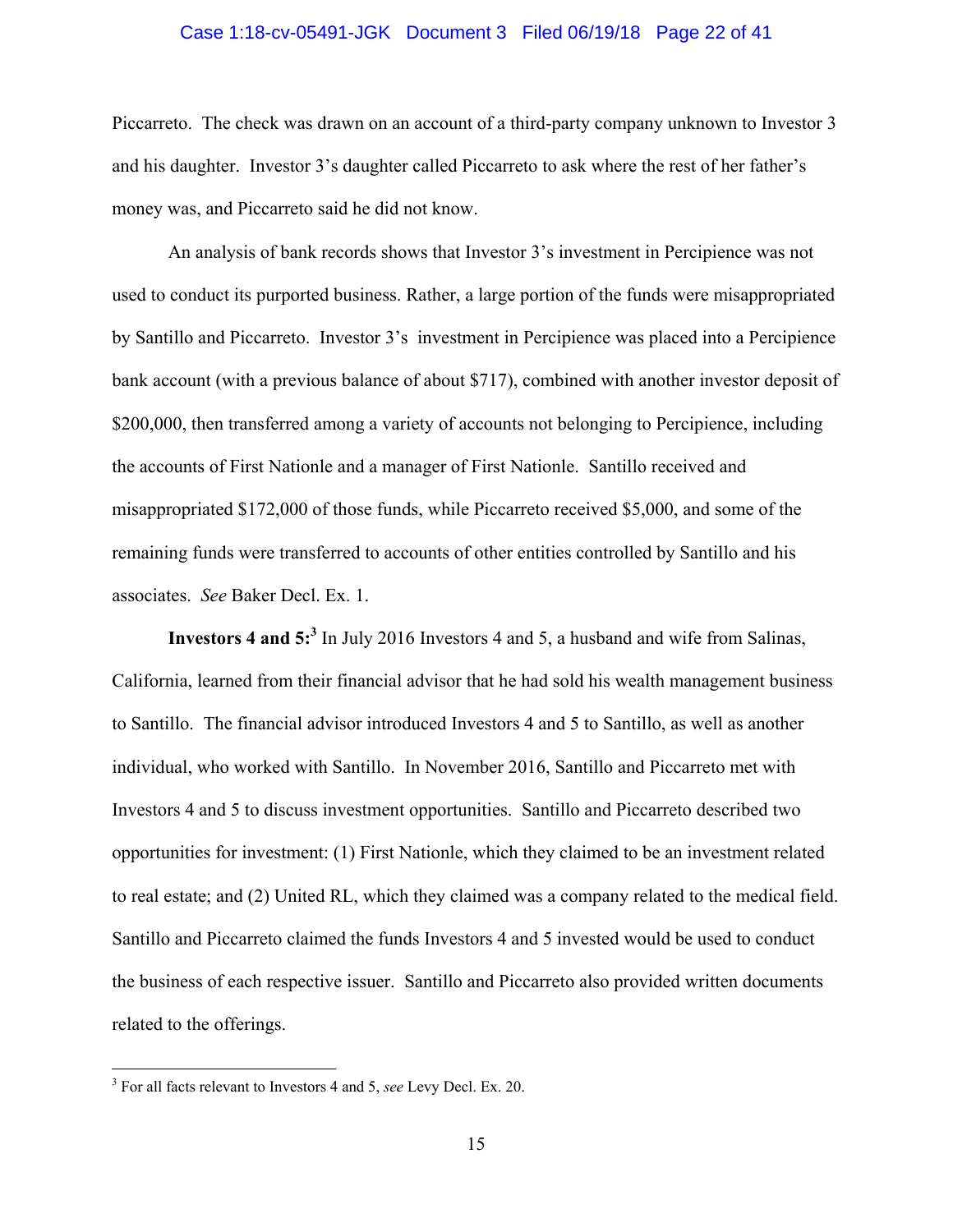#### Case 1:18-cv-05491-JGK Document 3 Filed 06/19/18 Page 23 of 41

After meeting with Santillo and Piccarreto, Investor 4 invested \$217,000 in First Nationle and \$217,000 in United RL. Investor 4 also invested \$233,000 in First Nationle. In February 2017, Investor 5 invested \$124,000 in First Nationle. Also in February 2017, Investors 4 and 5 agreed to place an additional approximately \$168,000 in their self-directed IRA accounts and decide where to invest that money at a later date. But in August 2017 they learned that the money had been taken from their self-directed IRA accounts and invested without their permission, 50% in First Nationle and 50% in United RL. Thereafter, Investors 4 and 5 requested a refund of their money and Piccarreto claimed they would get their money back in December 2017. To date Investors 4 and 5 have received \$75,000 back, but have not received the remainder of their investments.

**Investor 6:4** During 2016, LaRocco met with Investor 6 from Ocklawaha, Florida to discuss investment opportunities. Through LaRocco, Investor 6's father had previously invested approximately \$510,000 in First Nationle. After Investor 6's father passed away, LaRocco provided advice and guidance to Investor 6 about her father's assets. LaRocco convinced Investor 6 to maintain her father's investment in First Nationle and also to invest \$450,000 of her own money in United RL. LaRocco told Investor 6 that her investment funds would be used for United RL's business of funding medical laboratories. LaRocco also provided written documents related to the offerings.

After several meetings with LaRocco, Investor 6 invested \$450,000 in United RL in in several installments between July and September 2016. Since that time, Investor 6 has asked to redeem her investments, but she has only received payments totaling about \$89,000.

An analysis of bank records shows that Investor 6's investment in United RL was not

 4 For all facts relevant to Investor 6, *see* Levy Decl. ¶¶ 34-36.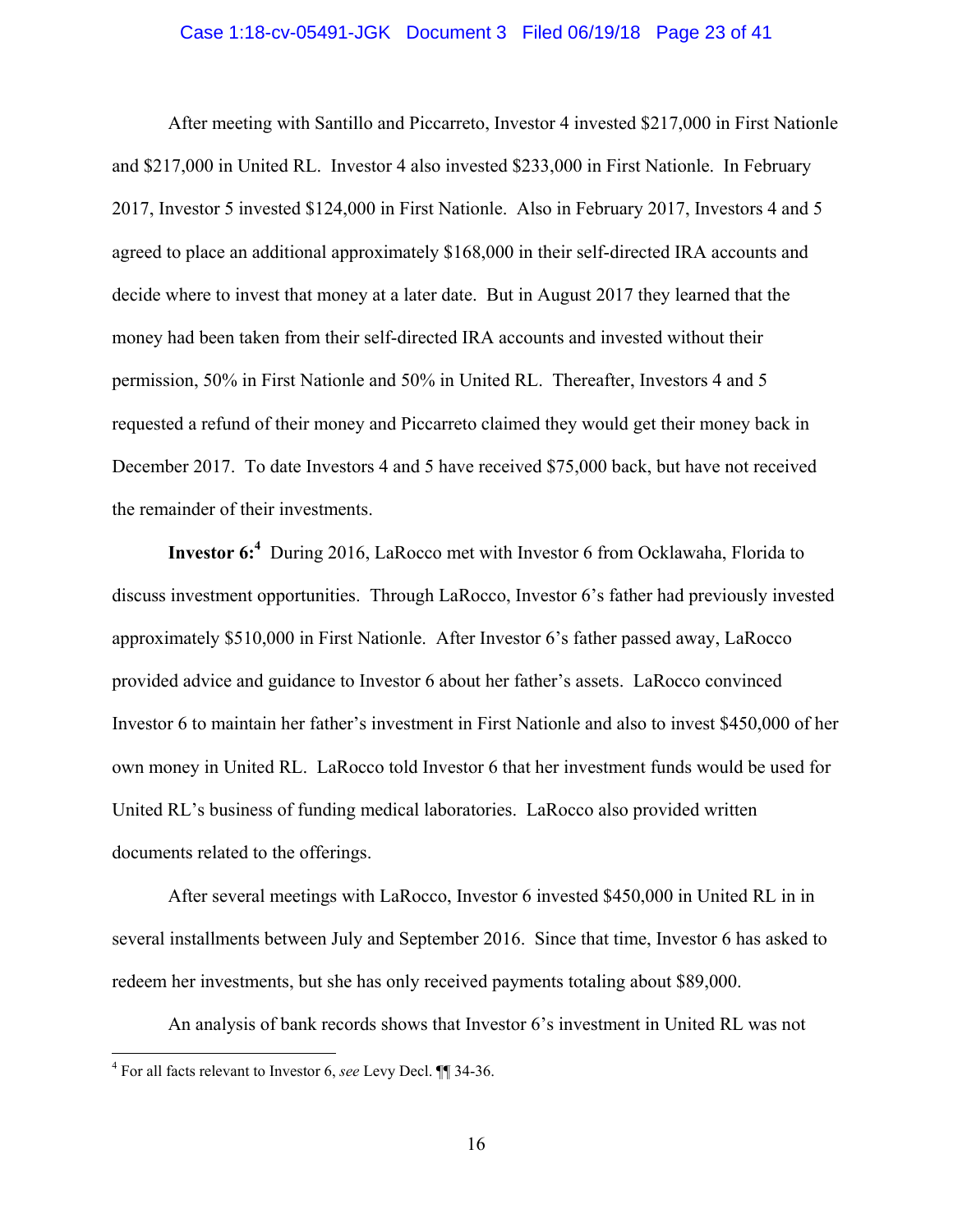#### Case 1:18-cv-05491-JGK Document 3 Filed 06/19/18 Page 24 of 41

used to conduct its purported business. Rather, some of the funds were used to make payments to other investors, while other funds were misappropriated by Santillo. For example, \$100,000 of Investor 6's investment in United RL was placed into a United RL bank account (with a previous balance of about \$41,000), combined with approximately \$420,000 of other investor funds, and over the course of two days, about \$210,000 were paid to what appear to be other investors, and \$30,000 to Santillo. *See* Baker Decl. Ex. 1.

**Investor 7:**<sup>5</sup> Several times since 2013, Brenner met with Investor 7 from Kirtland, Ohio to discuss investment opportunities. Brenner had advised Investor 7 about investments since about 2003. Brenner convinced Investor 7 that Percipience was a better investment that his existing investments and that his investment would be essentially a guaranteed return. Brenner told Investor 7 that United RL was a business involved in drug testing laboratories, that his investment would support that business, and that United RL was a better investment than Investor 7's other investments.

 After meeting with Brenner, Investor 7 invested \$20,000 in Percipience in August 2013 and \$140,000 in United RL in May 2015. Since that time, Investor 7 has received small payments on his investment of less than \$1,000 about every six months.

 An analysis of bank records shows that Investor 7's investments in Percipience and United RL were not used to conduct legitimate business. Rather, some of the funds were used to make Ponzi payments to other investors, while other funds were misappropriated by Santillo and Brenner. *See* Baker Decl. Ex. 1.

#### **Santillo's Use of Stolen Investor Funds**

As detailed above, Santillo misappropriated at least \$13.4 million. He used that money to 5 For all facts relevant to Investor 7, *see* Levy Decl. ¶¶ 37-39.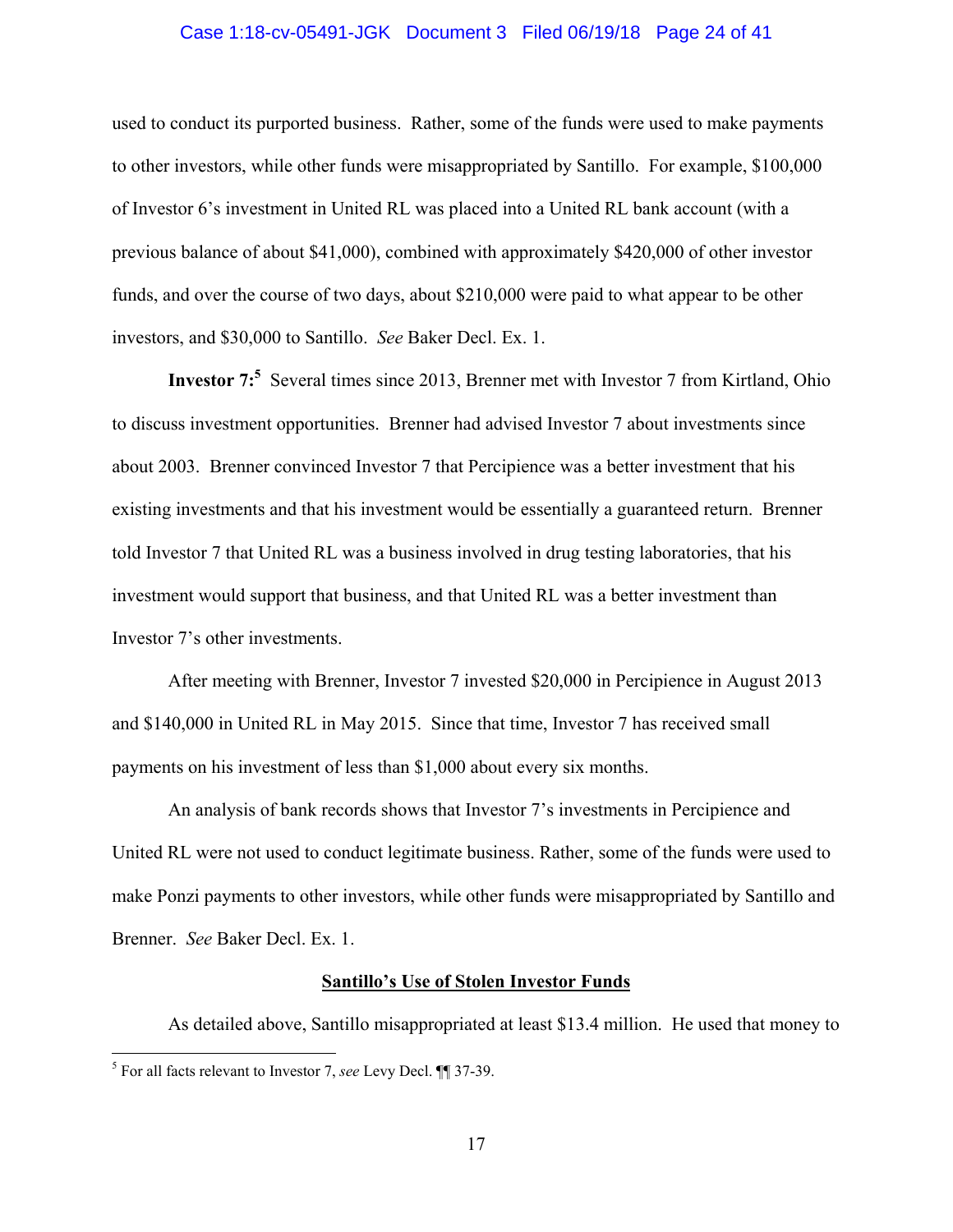#### Case 1:18-cv-05491-JGK Document 3 Filed 06/19/18 Page 25 of 41

fund a jet-setting lifestyle. For example, Santillo used investor funds to pay for housing in multiple states, car leases, expenditures on a country club and a Las Vegas resort and casino, credit card payments, and other personal expenses.Baker Decl ¶ 19. At the same time he was misappropriating investor funds, Santillo threw himself a party at a nightclub in Las Vegas for which he commissioned a song about himself to be played. Levy Decl.  $\P$  40 & Ex. 21 (Transcript of "King Perry King of the Hyde"). The lyrics to that song refer to (Perry) Santillo as "King Perry" and describe his typical attire: "ten-thousand-dollar suit everywhere he rides." *Id.* The song also depicts his lifestyle as follows: "pop the champagne in L.A., New York to Florida; buy another bottle just to spray it all over ya." *Id.* The song further refers to Santillo as a "hedge fund giant."

#### **ARGUMENT**

## **I. The Court should enter a temporary restraining order and preliminary injunction enjoining Defendants from violating the securities laws, and the Court should freeze Defendants' assets.**

## **a. Showing required for a temporary restraining order and preliminary injunction**

Section 20(b) of the Securities Act and Section  $21(d)(1)$  of the Exchange Act empower the Commission, "upon a proper showing," to seek the Court's issuance of a "temporary injunction or restraining order." 15 U.S.C. § 77t(b); 15 U.S.C. § 78u(d)(1). To make a proper showing warranting such relief, the Commission must demonstrate: (1) a *prima facie* case that a violation of the securities laws has occurred; and (2) a likelihood that a violation will occur again in the future. *See SEC v. Cavanagh*, 155 F.3d 129, 132, 135 (2d Cir. 1998); *SEC v. Unifund SAL*, 910 F.2d 1028, 1037 (2d Cir. 1990).

Because the Commission appears "not as an ordinary litigant, but as a statutory guardian charged with safeguarding the public interest in enforcing the securities laws," the Commission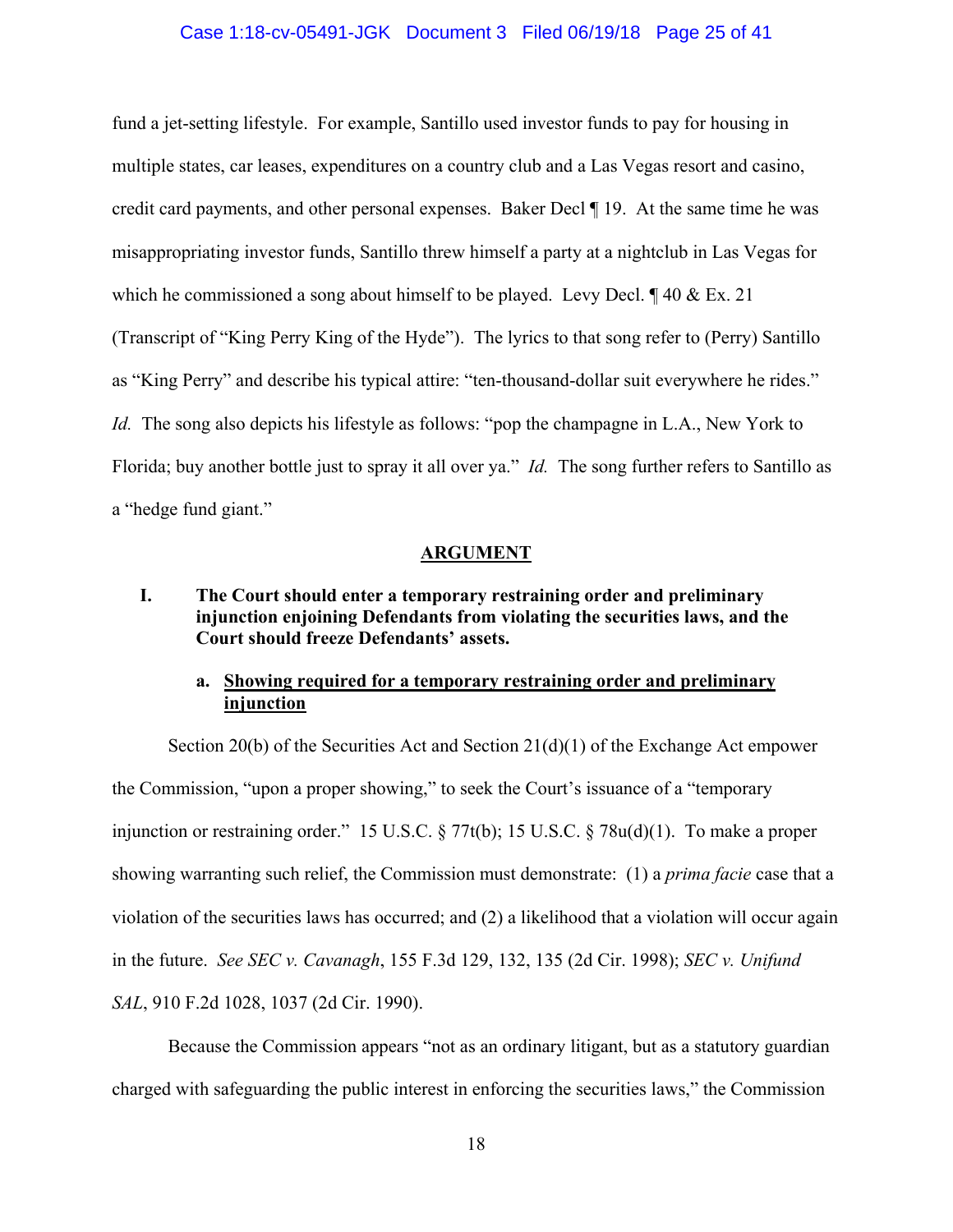#### Case 1:18-cv-05491-JGK Document 3 Filed 06/19/18 Page 26 of 41

faces a lower burden than a private litigant when seeking a temporary restraining order or a preliminary injunction. *SEC v. Mgmt. Dynamics, Inc.*, 515 F. 2d 801, 808 (2d Cir. 1975). Unlike private litigants, the Commission is not required to show irreparable injury or a balance of equities in its favor in order to support the entry of a temporary restraining order or preliminary injunction under the Exchange Act. *See, e.g., Unifund SAL*, 910 F.2d at 1036-37. Courts have emphasized that, in considering the request for emergency injunctive relief, district courts must give special emphasis to the "need to enforce the securities laws." *Management Dynamics, Inc.*, 515 F.2d at 809 n.5.

As demonstrated below, the Commission has established both a *prima facie* case that a violation of the securities laws has occurred and a likelihood that a violation will occur again in the future if the Defendants are not restrained. Accordingly, a temporary restraining order and, subsequently, a preliminary injunction should issue.

#### **b. Showing required for an asset freeze**

 "A freeze of assets is an ancillary remedy that merely 'assures that any funds that become due can be collected,' . . . including disgorgement of profits, penalties . . . and possibly prejudgment interest." *SEC v. Gonzalez de Castilla*, 145 F. Supp. 2d 402, 416 (S.D.N.Y. 2001) (quoting *SEC v. Unifund SAL*, 910 F.2d 1028, 1041 (2d Cir. 1990)). An asset freeze simply "functions like an attachment." *Unifund*, 910 F.2d at 1041.

 To obtain an asset freeze, "the SEC must demonstrate only (1) a concern that defendants will dissipate their assets or transfer them beyond the jurisdiction of the United States, and (2) a basis to infer that they" violated the federal securities laws. *Gonzalez de Castilla*, 145 F. Supp. 2d at 415 (citing *Unifund,* 910 F.2d at 1041); *Smith v. SEC*, 653 F.3d 121, 128 (2d Cir. 2011) ("Where an asset freeze is involved, the SEC must show either a likelihood of success on the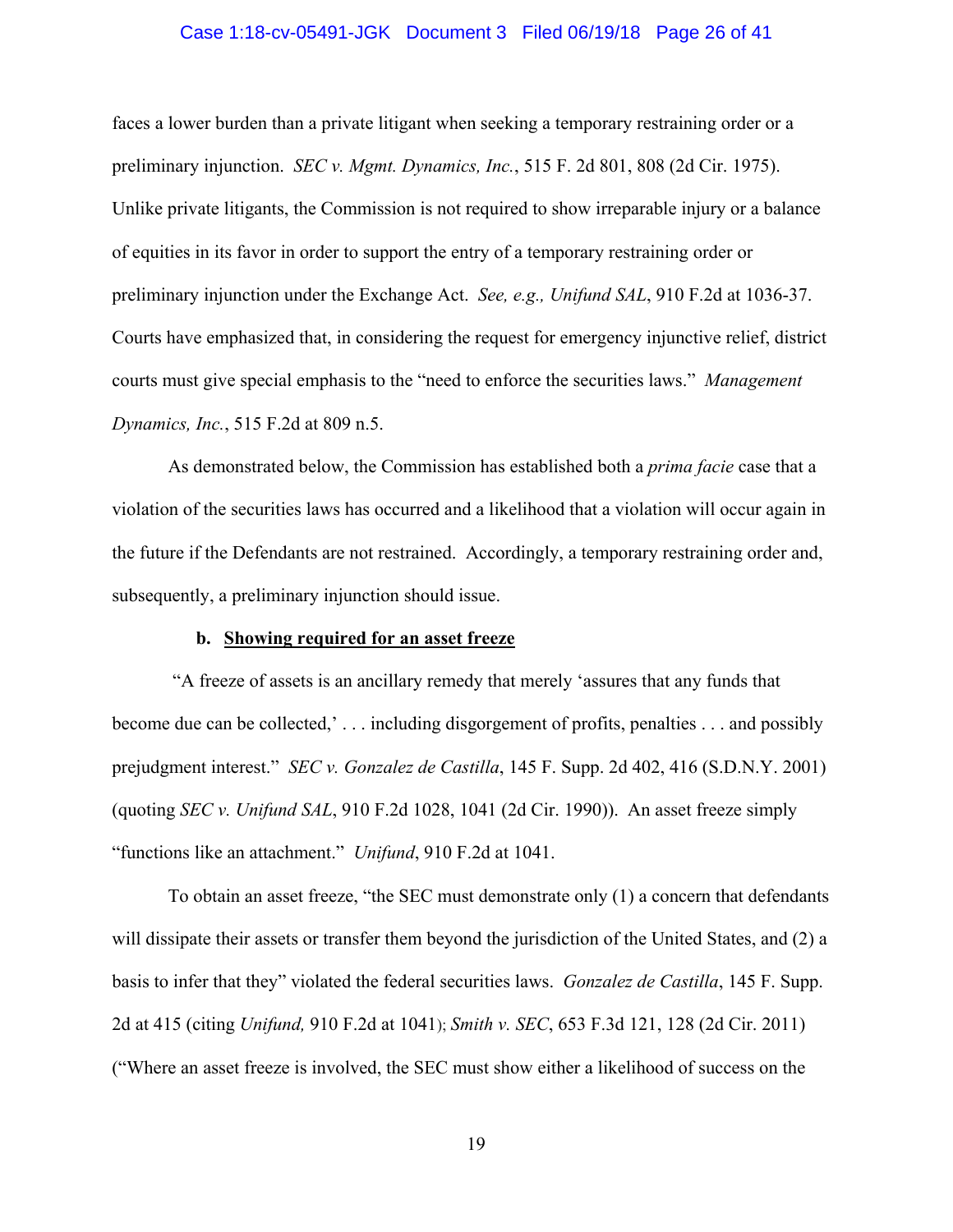#### Case 1:18-cv-05491-JGK Document 3 Filed 06/19/18 Page 27 of 41

merits, or that an inference can be drawn that the party has violated the federal securities laws.") (internal quotation marks and citations omitted). This standard is lower than the required showing for the Commission to obtain a preliminary injunction against future securities law violations. *See Unifund*, 901 F.2d at 1041 (holding that "an ancillary remedy" of an asset freeze "may be granted, even in circumstances where the elements required to support a traditional SEC injunction have not been established"); *SEC v. Hedén*, 51 F. Supp. 2d 296, 298 (S.D.N.Y. 1999) (holding that an asset freeze requires "a lesser showing" than a preliminary injunction against future securities law violations).

 As demonstrated below, the Commission satisfies the requirements for an asset freeze and the Court should therefore freeze Defendants' assets.

## **c. The Commission has demonstrated a** *prima facie* **case that a violation of the securities laws has occurred and a likelihood that a violation will occur again in the future.**

To establish a primary violation of Exchange Act Section 10(b) and Rule 10b-5, the Commission must show that a defendant: "(1) made a material misrepresentation or a material omission as to which he had a duty to speak, or used a fraudulent device; (2) with scienter; (3) in connection with the purchase or sale of securities." *SEC v. Frohling*, 851 F.3d 132, 136 (2d Cir. 2016) (citations omitted). The elements of a claim under Securities Act Section 17(a), "which prohibits fraud in the 'offer or sale' of a security, 15 U.S.C. § 77q(a), are '[e]ssentially the same' as the elements of claims under § 10(b) and Rule 10b-5."6 *Id.* (quoting *SEC v. Monarch Funding Corp.*, 192 F.3d 295, 308 (2d Cir. 1999)).

 $\overline{a}$ 

 $6$  The Commission must establish scienter to prove violations of Securities Act Section 17(a)(1), Exchange Act Section 10(b), and Rule 10b-5. *Aaron v. SEC,* 446 U.S. 680, 685 (1980). A showing of negligence is sufficient to establish a violation of Securities Act Sections 17(a)(2) and 17(a)(3). *Id.* at 696.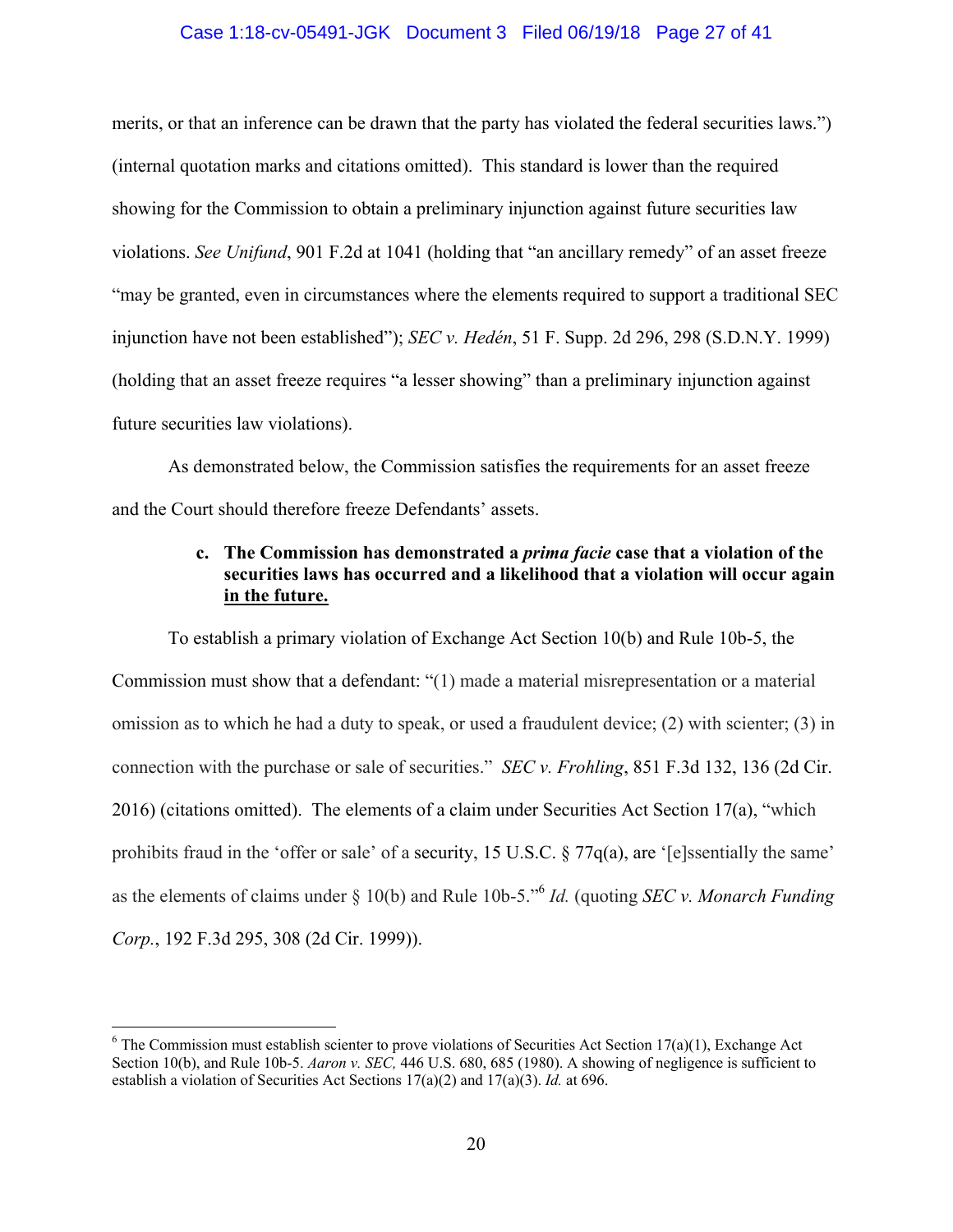The Commission has shown a basis to infer that Defendants' conduct satisfies each of these elements and that Defendants therefore violated Sections 17(a), Section 10(b), and Rule 10b-5, and a likelihood of success on the merits of those claims.<sup>7</sup>

## **1. Defendants used a fraudulent device or scheme and made material misrepresentations or omissions in violation of Section 17(a) of the Securities Act and Section 10(b) and Rule 10b-5 of the Exchange Act.**

A misrepresentation or omission "is material 'if there is a substantial likelihood that a

reasonable investor would consider it important in deciding how to invest.'" *SEC v. Mayhew*,

121 F.3d 44, 51 (2d Cir. 1997) (quoting, with alteration, *Basic Inc. v. Levinson*, 485 U.S. 224,

231 (1988)). To establish materiality, the Commission must demonstrate only "a substantial

likelihood that the disclosure of the omitted fact would have been viewed by the reasonable

investor as having significantly altered the 'total mix' of information made available." *Basic*, 485

U.S. at  $231-32$  (citation omitted).<sup>8</sup>

The Commission must also establish that Defendants "obtain[ed] money or property by means of" material misrepresentations or omissions to prove violations of Securities Act Section 17(a)(2). 15 U.S.C. § 77 $q$ (a)(2). Because Defendants obtained over \$102 million from investors, and misappropriated over \$20 million of it, the Commission will likely succeed in proving that Defendants obtained money or property by means of misrepresentations or omissions.

 $<sup>7</sup>$  To establish violations of these antifraud provisions, the Commission must also satisfy the interstate commerce</sup> element. Courts have routinely held that telephone usage satisfies this element. Indeed, "if a single telephone is used to call the defendants to a meeting at which they engage in fraudulent activity," this element is satisfied. *Richter v. Achs*, 962 F. Supp. 31, 33 (S.D.N.Y. 1997); *SEC v. Stanard*, 2009 WL 196023, at \*25 (S.D.N.Y. Jan. 27, 2009) (a single telephone call met the standard); *see also Heyman v. Heyman*, 356 F. Supp. 958, 969 (S.D.N.Y. 1973) (telephone calls meet the standard); *Fischer v. New York Stock Exchange*, 408 F. Supp. 745, 757 (S.D.N.Y. 1976) (courts typically use an "exceedingly broad interpretation of this requirement"). Internet activity also satisfies the interstate commerce element. *See SEC v. Ramoil Mgmt., Ltd.*, 2007 U.S. Dist. LEXIS 79581, at \*22 (S.D.N.Y. Oct. 25, 2007) (use of e-mail, as well as postings to the online EDGAR database, satisfied the element). Here, Defendants' fraud included the use of the internet, email, telephone, and the mails. Levy Decl ¶¶ 7-39. These acts satisfy the interstate commerce requirement.

 $8$  For purposes of Santillo's liability under Rule 10b-5(b), Santillo made the material misstatements and omissions in the entity Defendants' offering materials because he had "ultimate authority over the statement[s], including [their] content and whether and how to communicate [them]." *Janus Capital Group, Inc. v. First Derivative Traders*, 564 U.S. 135, 142 (2011). Santillo's control over the entity Defendants, their assets, their offering memoranda, and their bank accounts, as described above in the Statement of Facts, shows that Santillo had ultimate authority over the misstatements and omissions in the entity Defendants' offering materials. *See SEC v. Markusen,* 143 F. Supp. 3d 877, 881, 889 (D. Minn. 2015) (on a motion for a default judgment, the "sole owner and CEO" of investment management firm was liable, along with the firm itself, under Rule 10b-5(b) for statements in the fund's offering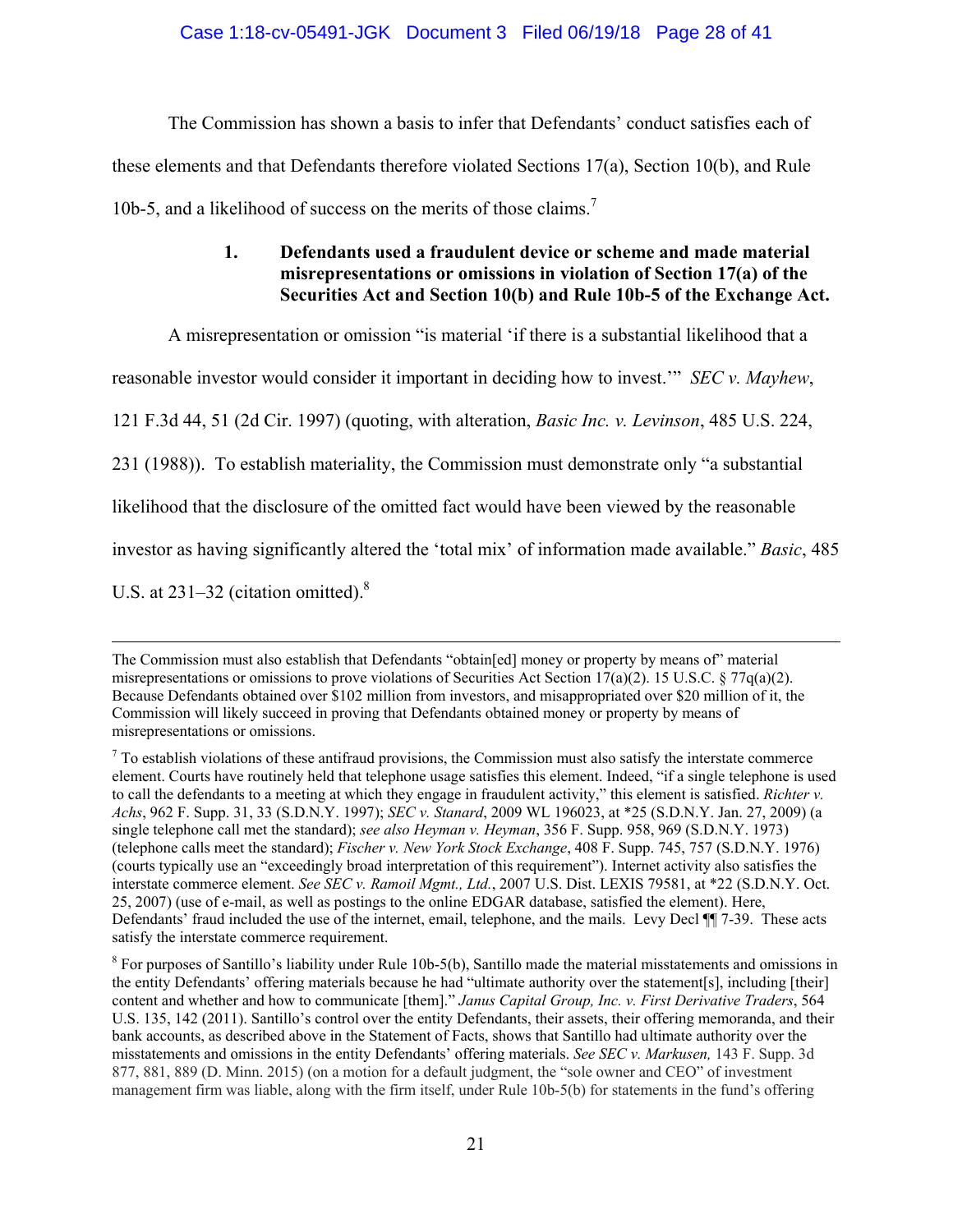#### Case 1:18-cv-05491-JGK Document 3 Filed 06/19/18 Page 29 of 41

As a general matter, Defendants' fraud at its core is based on one key fraudulent material misrepresentation and one key fraudulent material omission in connection with the offer and sale of securities. Defendants misrepresented to investors and potential investors, orally and in writing, that the money they invest in First Nationle, Percipience, United RL, or other issuers, is used to conduct the purported business of each respective issuer. Levy Decl. ¶¶ 27-39. That is false. *Id.* Defendants omitted that – in fact – a significant portion of investor proceeds is used to repay redeeming investors or are misappropriated for personal use by Santillo, Parris, LaRocco, Piccarreto, and Brenner. *Id.* Misrepresentations and omissions about the use of investor funds are material as a matter of law. *SEC v. Research Automation Corp.*, 585 F.2d 31, 35-36 (2d Cir. 1978).

Additionally, Defendants failed to disclose the commingling of investors' funds and misrepresented the ongoing performance – or lack thereof – of investors' investments. Levy Decl.  $\P$  27-39. Certain of the Defendants provided false account statements to investors – misrepresenting investment returns – and payments, representing them to be investment returns, when in fact these are Ponzi payments derived from new investor funds rather than actual investment returns. *Id.* 

Defendants also operated their entire fraud as a Ponzi scheme, which is a fraudulent device. *Id.* Defendants furthered their scheme by moving money among various accounts and commingling it and quickly transferring investor deposits to themselves or elsewhere. Additionally, Ponzi payments to investors by Defendants are, by definition, an effort to maintain

memoranda because he "had the final say on what was communicated to investors and how it was communicated"); *In re Stillwater Capital Partners Inc. Litig.,* 853 F. Supp. 2d 441, 460 (S.D.N.Y. 2012) (allegations that a firm had "no operations and only a few employees" suffice to plead that the defendant officers made the misstatements in the firm's proxy statement).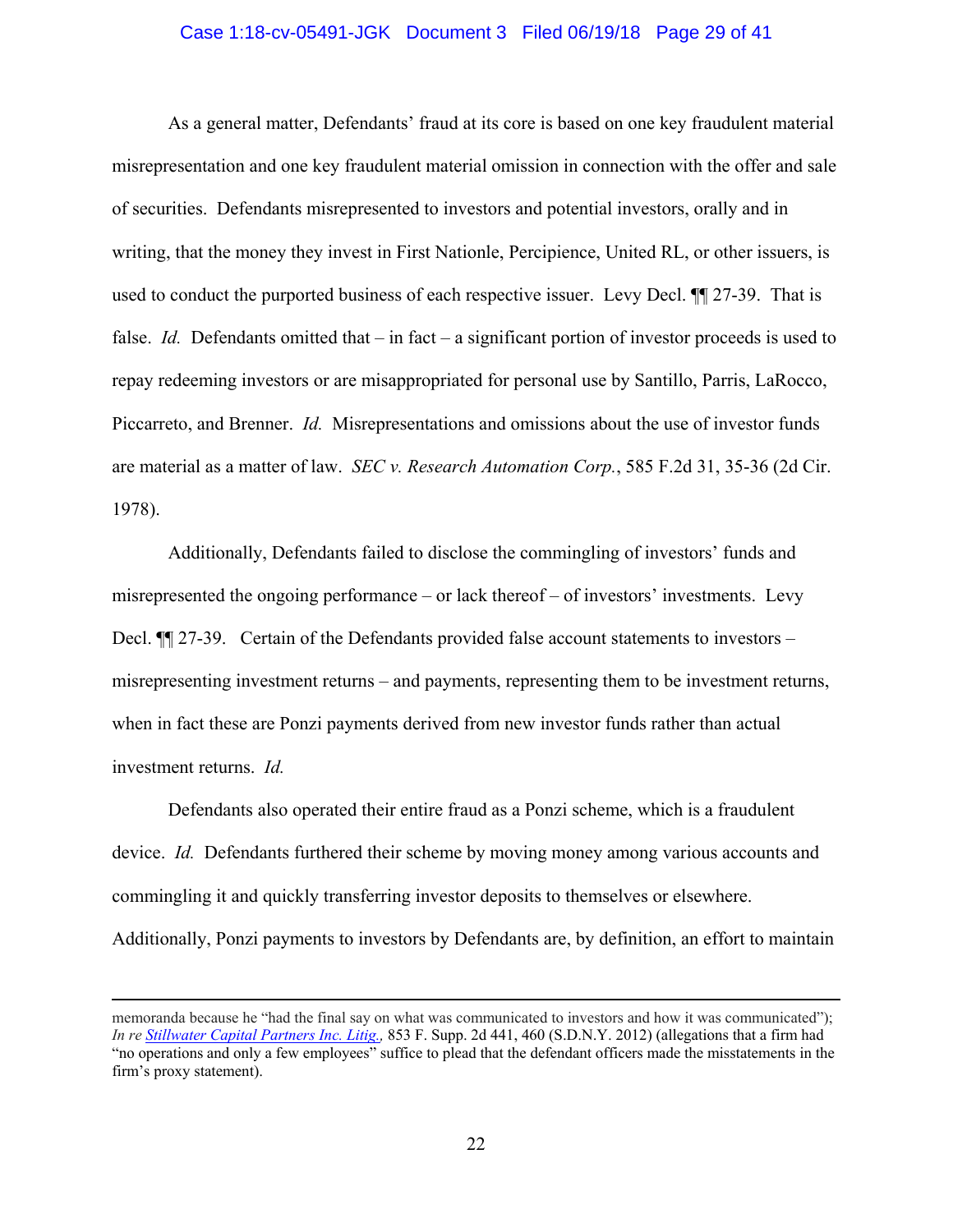#### Case 1:18-cv-05491-JGK Document 3 Filed 06/19/18 Page 30 of 41

and hide the scheme from the investors receiving the payments. Ponzi payments are a deceptive act for purposes of Rule 10b-5(a) and (c). *Burnett v. Rowzee*, 561 F. Supp. 2d 1120, 1127-1128 (C.D. Cal., Feb. 11, 2008). Thus, Defendants engaged in an overarching scheme involving deceptive conduct that goes well beyond the misstatements and omissions that they made to investors.

Based on this conduct, Defendants have violated Section 17(a) of the Securities Act and Section 10(b) and Rule 10b-5 of the Exchange Act.

## **2. Defendants violated Sections 206(1) and 206(2) of the Advisers Act by making misrepresentations to investors about the nature of their investments and by misappropriating investor funds.**

Sections 206(1) and 206(2) of the Advisers Act prohibit an investment adviser from (1) employing any device, scheme, or artifice to defraud clients or prospective clients; or (2) engaging in any transaction, practice, or course of business that operates as a fraud or deceit upon clients or prospective clients. *SEC v. Capital Gains Research Bureau, Inc.*, 375 U.S. 180, 182 n.2 (1963). Scienter is an element of a Section 206(1) violation, but not a Section 206(2) violation, which can rest on a finding of simple negligence. *SEC v. Gruss,* 859 F. Supp. 2d 653, 669 (S.D.N.Y. 2012)*, citing SEC v. DiBella*, 587 F. 3d 553, 567 (2d Cir. 2009) ("[T]he government need not show intent to make out a section 206(2) violation.") Recklessness can satisfy the scienter requirement. *SEC v. Steadman*, 967 F.2d 636, 641-42 (D.C. Cir. 1992); *Gruss,* 859 F.Supp.2d at 669. Misuse of client funds or unauthorized transactions may constitute a violation of Section 206 of the Advisers Act. *See, e.g., SEC v. Olsen*, 243 F. Supp. 338, 339 (S.D.N.Y. 1965).

Section 206 also establishes a fiduciary duty for investment advisers to act for the benefit of their clients. *SEC v. Moran*, 922 F. Supp. 867, 895-96 (S.D.N.Y. 1996). As a fiduciary, an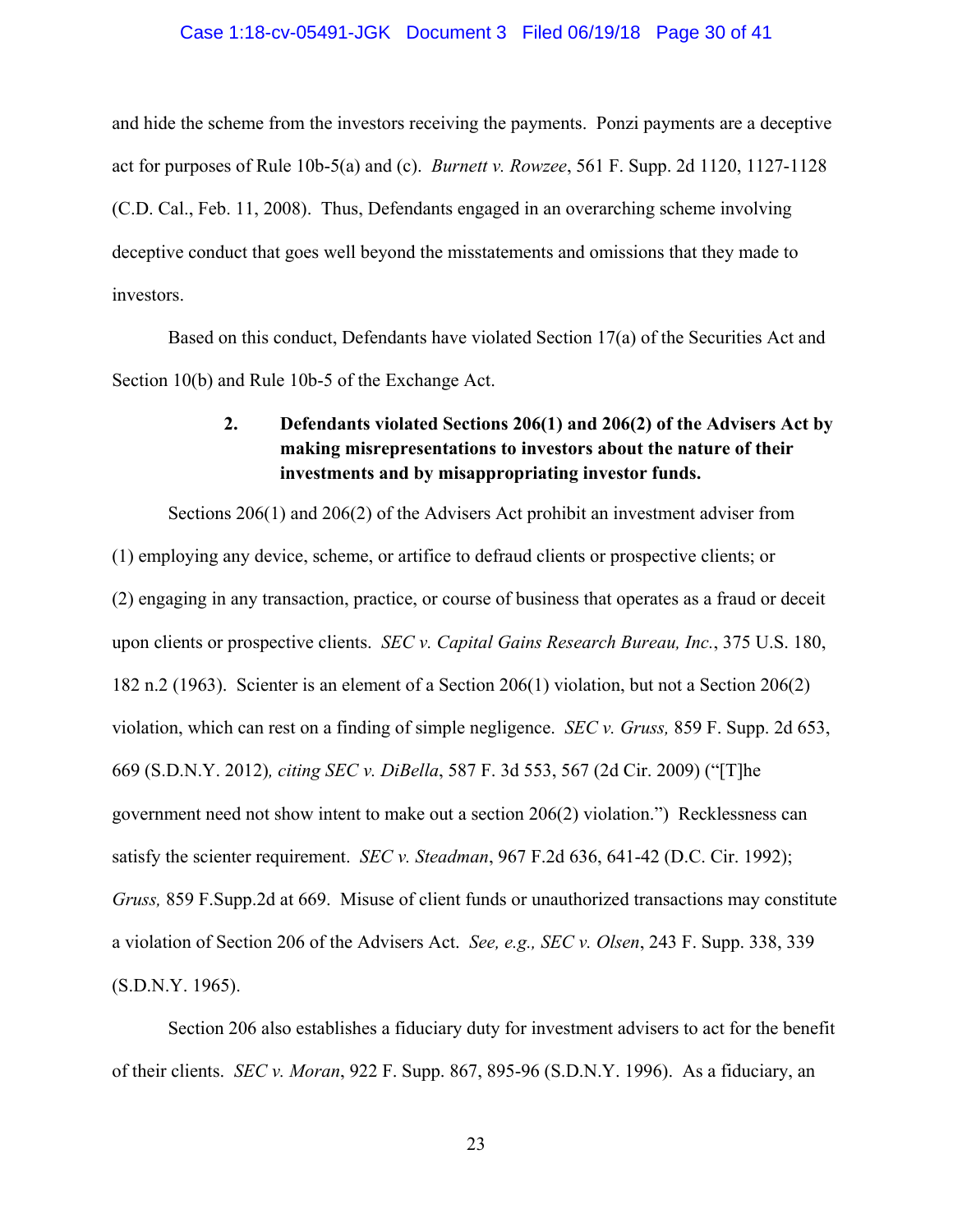#### Case 1:18-cv-05491-JGK Document 3 Filed 06/19/18 Page 31 of 41

investment adviser owes its clients undivided loyalty, and may not engage in activity that conflicts with a client's interest without the client's consent. Under Section 206, advisers have an affirmative obligation of "utmost good faith and full and fair disclosure of all material facts" to their clients (and prospective clients), as well as "to employ reasonable care to avoid misleading" them. *Capital Gains Research Bureau, Inc.,* 375 U.S. at 194. The duty to disclose all material information is intended to "eliminate, or at least expose, all conflicts of interest which might incline an investment adviser – consciously or unconsciously – to render advice which was not disinterested." *Id.* at 191-92. In particular, courts have found financial conflicts of interest, including undisclosed compensation, to be material facts required for disclosure. *See Gary Plastic Packaging Corp v. Merrill Lynch, Pierce, Fenner, & Smith, Inc.,* 756 F.2d 230 (2d Cir. 1985), *and SEC v. Hasho*, 784 F. Supp. 1059 (S.D.N.Y. 1992).

Each of the Individual Defendants has acted as an investment adviser by providing investment advice about securities. Levy Decl. ¶ 41. Section 202(a)(11) of the Advisers Act defines as an investment adviser, among others, any person who (a) is engaged in the business of (b) advising others regarding securities (c) for compensation. "[M]isappropriation of investor funds is sufficient, by itself, to meet the 'compensation' element." *SEC v. Ahmed*, 2018 WL 1585691 at \*16 (D. Conn. March 29, 2018). Santillo purchased at least several investment advisory businesses, and then continued the business of those investment advisers, acting as an investment adviser himself. Levy Decl. ¶ 41. In addition to purchasing investment advisory businesses, Santillo advised clients regarding securities. *Id.* He received compensation through the misappropriation of investor funds. *Id.* Additionally, each of the Individual Defendants advised others regarding securities: they reviewed investors' portfolios; gave investors advice regarding all of the assets in their portfolios; discussed investment strategies; and recommended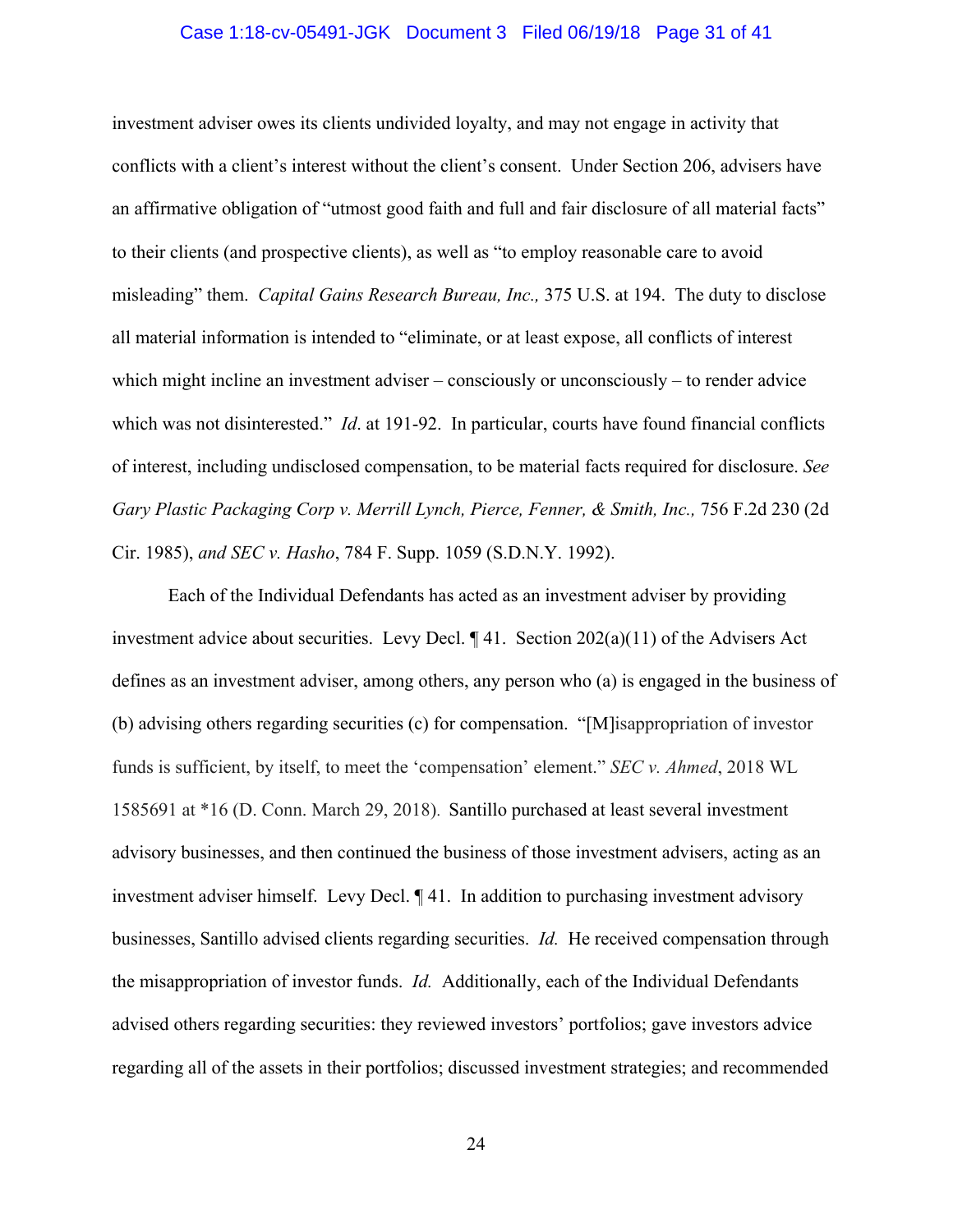#### Case 1:18-cv-05491-JGK Document 3 Filed 06/19/18 Page 32 of 41

certain products. *Id.* Parris, Piccarreto, LaRocco, and Brenner presented themselves to investors as investment advisers who are acting in the interests of individual investors; they provide investment advice regarding investments in securities; and they each received compensation through misappropriated investor funds. *Id.*

For the same reasons that they violated Section 17(a) of the Securities Act and Section 10(b) and Rule 10b-5 of the Exchange Act, the Individual Defendants violated Sections 206(1) and 206(2) of the Advisers Act: they made misrepresentations and omissions to investors about the nature of their investments and by misappropriating investor funds. *See* Section I.C.1, *supra*. Additionally, the Individual Defendants also violated those provisions of the Advisers Act by breaching their fiduciary duties owed to the investors when they failed to use investor funds as they represented they would, and when they failed to inform investors that they were misappropriating their funds. *Capital Gains Research Bureau, Inc.,* 375 U.S. at 194. In short, the Individual Defendants failed to put their clients' interests before their own.

Based on this conduct, the Individual Defendants have violated Sections 206(1) and 206(2) of the Advisers Act.

## **3. Defendants Acted with Scienter.**

Scienter is a "mental state embracing the intent to deceive, manipulate or defraud." *Ernst & Ernst v. Hochfelder*, 425 U.S. 185, 193, n. 12 (1976). A defendant's knowledge or recklessness satisfies the scienter requirement. *Novak v. Kasaks*, 216 F.3d 300, 308–12 (2d Cir. 2000). Recklessness is "at the least, conduct which is highly unreasonable and which represents an extreme departure from the standards of ordinary care . . . to the extent that the danger was either known to the defendant or so obvious that the defendant must have been aware of it." *Id.* at 308 (internal quotation marks and citation omitted). "Representing information as true while knowing it is not, recklessly misstating information, or asserting an opinion on grounds so flimsy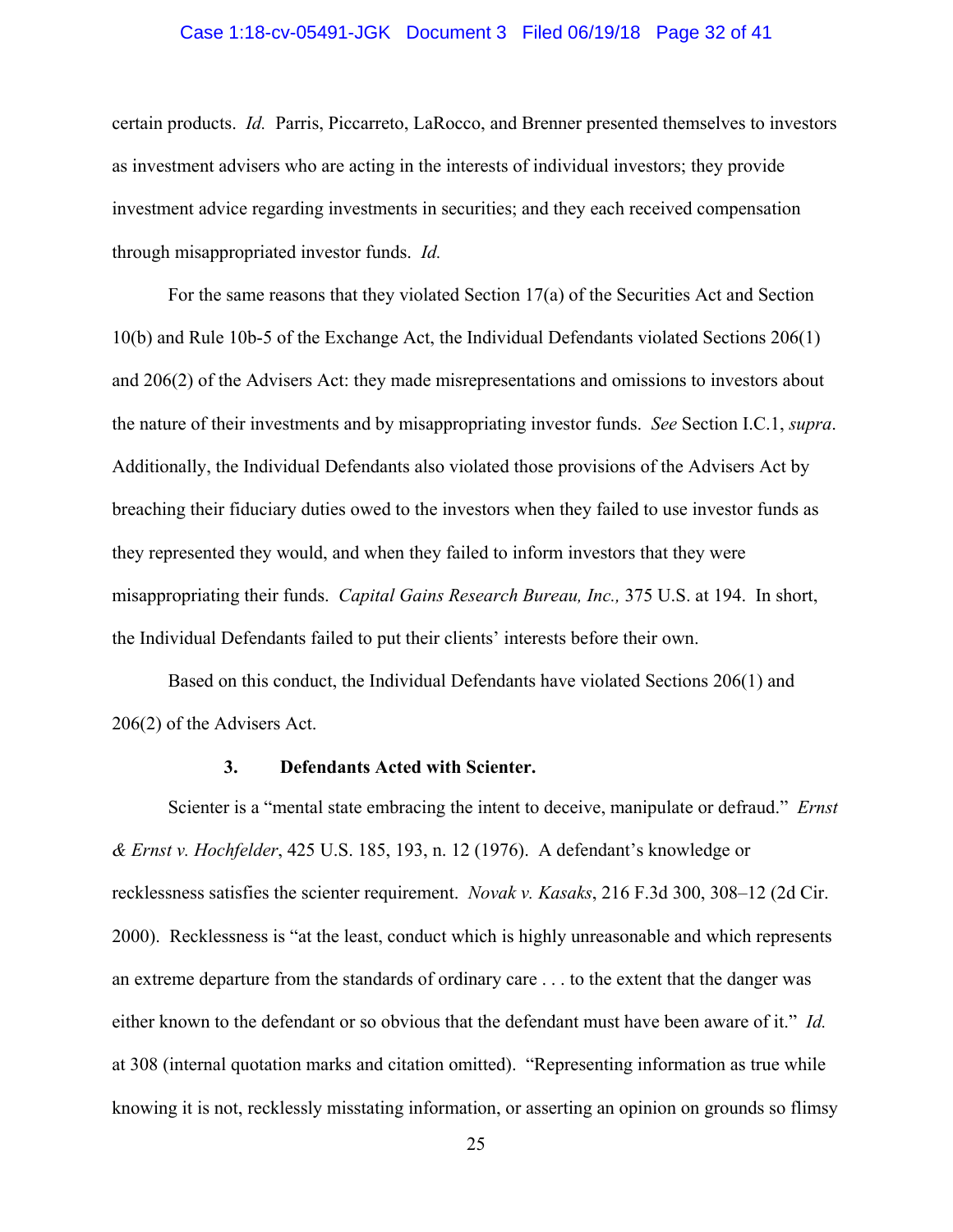#### Case 1:18-cv-05491-JGK Document 3 Filed 06/19/18 Page 33 of 41

as to belie any genuine belief in its truth, are all circumstances sufficient to support a conclusion of scienter." *SEC v. Universal Express, Inc.*, 475 F. Supp. 2d 412, 424 (S.D.N.Y. 2007) (granting summary judgment to the Commission), *aff'd sub nom. SEC v. Altomare*, 300 Fed. App'x 70 (2d Cir. 2008).

 Defendants knew or were reckless is not knowing that they were defrauding investors. Defendants promoted a fraudulent scheme, which is itself sufficient to establish scienter. *See Webster v. Omnitron Int'l*, 79 F.3d 776, 785 (9th Cir. 1996) ("[a] jury could rationally conclude that the promotion of a pyramid scheme demonstrates the necessary fraudulent intent"). Further, Santillo, Parris, LaRocco and Brenner either control or are principals at one or more of the issuers whose securities they sold. Levy Decl. ¶¶ 8-10, 12. Santillo and Parris also control a number of bank accounts through which a substantial amount of investor funds flowed. Levy Decl. ¶¶ 29-30; Baker Decl. ¶ 22 & Exs. 1-3. And LaRocco and Brenner each control at least one bank account respectively for one of the issuers. *Id.* The bank records show that these accounts received investor funds and then shortly thereafter, the funds were commingled and transferred elsewhere, including to Ponzi payments to redeeming investors and to misappropriations by the Individual Defendants. Levy Decl. ¶¶ 8-10, 12. Similarly, Piccarreto received a large payment immediately after inducing an investment in Percipience based on misrepresentations and omissions. Levy Decl. ¶¶ 29-39; Baker Decl. ¶ 22 & Exs. 1-3.

 Thus, Defendants acted with scienter because they knowingly misrepresented how they use investor funds while knowingly misappropriating those funds without disclosing that misappropriation to investors. *See also* Section I.C.1, *supra*.

Under principles of *respondeat superior*, courts in the Second Circuit have long attributed the scienter (and conduct) of officers and employees who engaged in the fraud to the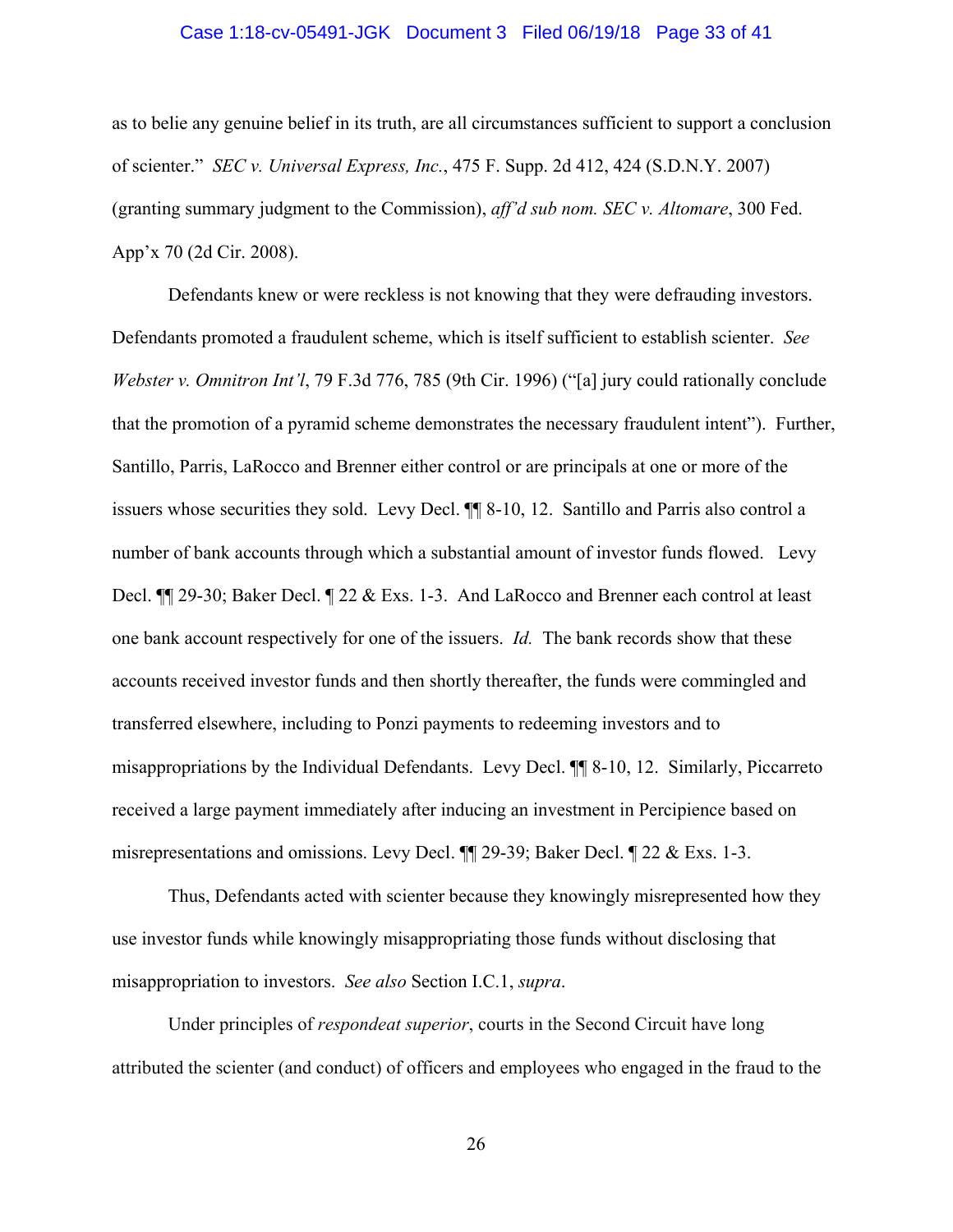#### Case 1:18-cv-05491-JGK Document 3 Filed 06/19/18 Page 34 of 41

corporate entities for whom they worked. *See, e.g., Suez Equity Investors, L.P. v. Toronto-Dominion Bank*, 250 F.3d 87, 100–01, 105 (2d Cir. 2001) (reversing district court's dismissal of a Section 10(b) primary liability claim against corporate defendants because the complaint adequately alleged fraud by defendants' agent); *In re Vivendi Universal, S.A. Sec. Litig.*, 765 F. Supp. 2d 512, 543 (S.D.N.Y. 2011) ("When the defendant is a corporate entity, the law imputes the state of mind of the employees or agents who made the statement(s) to the corporation.") (citing *Teamsters Local 445 Freight Div. Pension Fund v. Dynex Capital Inc.*, 531 F.3d 190, 195 (2d Cir. 2008)); *In re Parmalat Sec. Litig.*, 474 F. Supp. 2d 547, 550 (S.D.N.Y. 2007)

("[P]rincipals typically are liable for torts and crimes committed by their agents acting within the scope of their authority. This long has been applied to impose *respondeat superior* liability in federal securities and criminal cases."). Here, Santillo is a founder, member, manager, and CEO of First Nationle. Levy Decl. Ex. 4 (First Nationle Operating Agreement) at 1-2. Parris is a manager of First Nationle, a founder and owner of Percipience, and a member and owner of United RL. *Id.* Ex. 5 (Lucian Development Form D) at 5; Ex. 6 (First Nationle Promissory Note) at 1; Ex. 7 (Percipience PPM) at 2; Ex. 8 (United RL Operating Agreement) at 1. LaRocco is a founder, manager, and CEO of United RL. *Id.* Ex. 9 (United RL PPM) at 1, 9, and 15. Thus, the scienter of Santillo, Parris, and LaRocco is attributed to First Nationle, Percipience, and United RL.

## **4. Defendants' Fraud Occurred in Connection with the Sale of Securities.**

 Shares of stock, such as those of Percipience, are securities. *See Landreth Timber Co. v. Landreth*, 471 U.S. 681 (1985) ("'Stock' is considered to be a 'security' within the meaning of the [Securities and Exchange] Acts."). Promissory notes, such as those of First Nationle and United RL, are securities. *See Reves v. Ernst & Young*, 494 U.S. 56, 60–61 & n.1, 65, 67 (1990)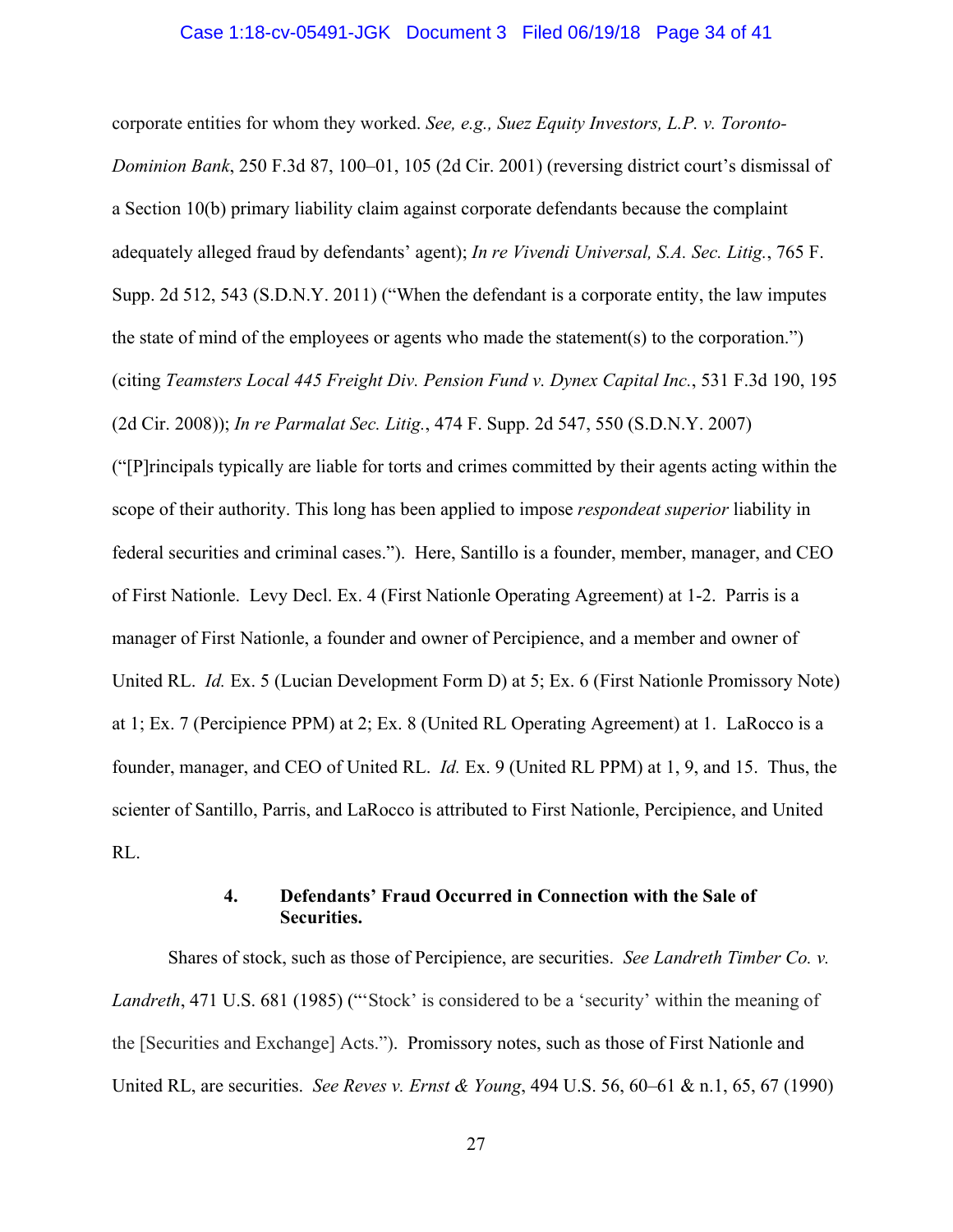#### Case 1:18-cv-05491-JGK Document 3 Filed 06/19/18 Page 35 of 41

("An instrument denominated a 'note'…is presumed to be a 'security'" because the Exchange Act "define[s] 'security' to include 'any note.'").

"It is enough that the scheme to defraud and the sale of securities coincide." *SEC v. Zandford*, 535 U.S. 813, 822 (2002); *see also Press v. Chem. Inv. Servs. Corp.*, 166 F.3d 529, 537 (2d Cir. 1999) (misrepresentations that "somehow induced the purchaser to purchase the security at issue" satisfy the "in connection with" requirement).<sup>9</sup>

Defendants sold securities in the form of stock and notes in connection with their fraudulent offerings and scheme. *See* Levy Decl. ¶¶ 13-15, 19-26. Thus, Defendants' fraud occurred in connection with the sale of securities.

## **5. The Individual Defendants Aided and Abetted the Entity Defendants' Fraud.**

Securities Act Section 15(b) [15 U.S.C. § 78o(b)] and Exchange Act Section 20(e) [15 U.S.C. § 78t(e)] each provide that "any person that knowingly or recklessly provides substantial assistance to another person in violation of" the Securities or Exchange Act or rules or regulations thereunder "shall be deemed to be in violation of such provision." 15 U.S.C. §§ 77o(b) & 78t. To establish that the Individual Defendants aided and abetted the Entity Defendants' violations of Securities Act Section 17(a), Exchange Act Section 10(b), and Rule 10b-5, the Commission must therefore prove: (1) the existence of a securities law violation by one or more of the Entity Defendants; (2) the Individual Defendants' knowledge or recklessness; and (3) the Individual Defendants' substantial assistance in the achievement of the primary

 $\overline{a}$ 

<sup>&</sup>lt;sup>9</sup> While Section 10(b) prohibits fraud "in connection with the purchase or sale of any security," Section 17(a) prohibits fraud "in the offer or sale of any securities." 15 U.S.C. §§ 77q(a) & 78j(b). No meaningful difference exists between these formulations, at least where the fraud induced the securities' purchase. *See United States v. Naftalin*, 441 U.S. 768, 773 n.4 (1979) (noting, without deciding the issue, that "we are not necessarily persuaded that 'in' is narrower than 'in connection with'" and that "[b]oth Congress…and this Court…have on occasion used the terms interchangeably"); *SEC v. Norton*, 1997 WL 611556, at \*3 n.1 (S.D.N.Y. Oct. 3, 1997) ("[T]he Court will treat the two phrases interchangeably.") (citing *Naftalin*, 441 U.S. at 773 n.4).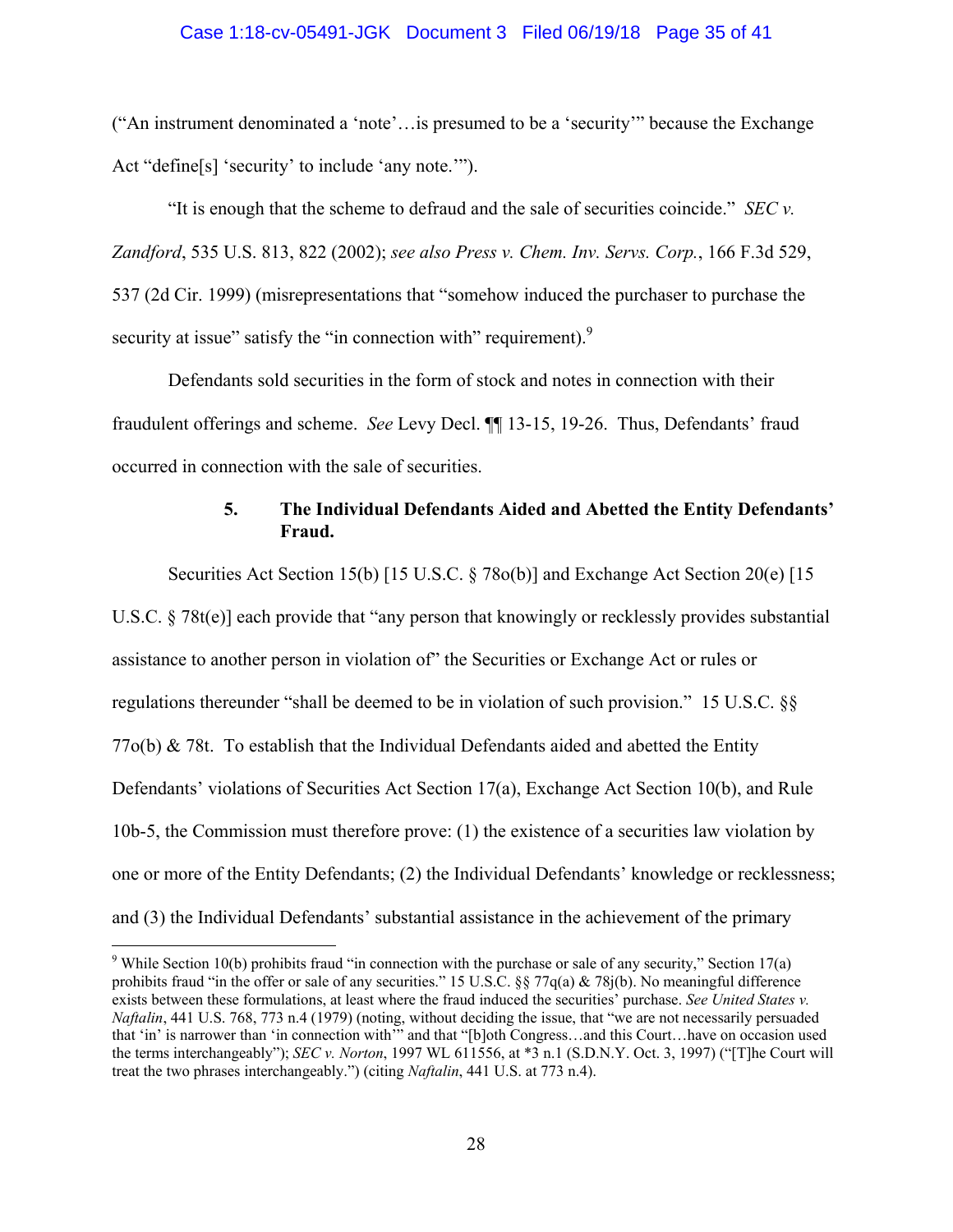#### Case 1:18-cv-05491-JGK Document 3 Filed 06/19/18 Page 36 of 41

violation. *SEC v. Apuzzo*, 689 F.3d 204, 206 (2d Cir. 2012); *id.* at 211 n.6 (noting that Congress amended Exchange Act Section 20(e) in 2010 to include recklessness, not just knowledge, as a basis for aiding-and-abetting liability). A defendant substantially assists a securities fraud when "he in some sort associate[s] himself with the venture, …[he] participate[s] in it as in something that he wishe[s] to bring about, [and]…he [seeks] by his action to make it succeed." *Apuzzo*, 689 F.3d at 212 (quoting *United States v. Peoni*, 100 F.2d 401, 402 (2d Cir. 1938)).

First, the Entity Defendants have violated Section 17(a), Section 10(b), and Rule 10b-5, as set forth above. The Individual Defendants' actions on behalf of the Entity Defendants (and their scienter, as described above) can and should be imputed to them. *See, e.g., SEC v. Mgmt. Dynamics, Inc.*, 515 F.2d 801, 812–13 (2d Cir. 1975) ("Our conclusion is buttressed by the clear holdings of the four circuits which have applied agency principles to hold brokerage firms liable for the acts of their employees."); *SEC v. Tourre*, No. 10 Civ. 3229 (KBF), 2014 WL 61864, at \*7 & n.6 (S.D.N.Y. Jan. 7, 2014) (employee could be held liable as aider and abettor of employer's fraud where employee's acts could be imputed to employer under *respondeat superior*).

Further, the Individual Defendants had knowledge of the primary violations by the Entity Defendants because they acted on behalf of the issuers. *See* Levy Decl. ¶¶ 8-12, 16-18, 33-39. Additionally, all of the Individual Defendants provided substantial assistance to those violations. Specifically, they solicited investors, provided investors with the offering documents or account statements that contained the misstatements and omissions, and persuaded investors to invest. *Id.* Furthermore, they each knowingly facilitated the securities violations by the Entity Defendants by making materially false oral statements to individual investors regarding the nature of the investments those individual investors are making, telling them, for example, that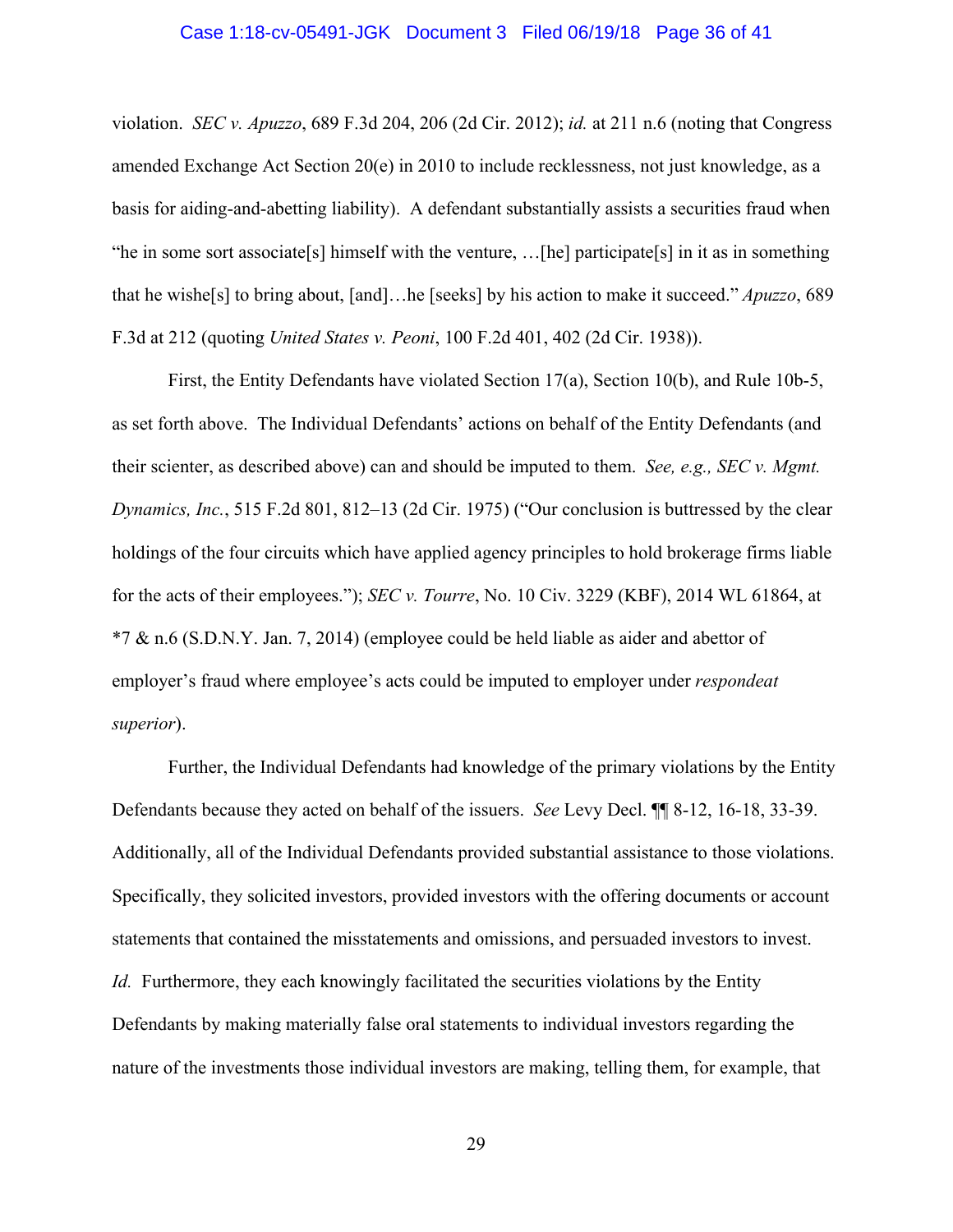#### Case 1:18-cv-05491-JGK Document 3 Filed 06/19/18 Page 37 of 41

the proceeds from their investor funds would be used to carry out the business of the issuer in which the investment was being made, and assuring the investors that their investments were sound, while facilitating the misappropriation of funds. *Id.*; *see also* Section I.C.1, *supra* 

#### **6. Defendants' fraud, unless restrained and enjoined, will continue.**

Defendants' fraud is ongoing. The Commission's analysis of bank account statements shows that Defendants' fraudulent activity is ongoing as of the date of the most recently available statements, May 2018. Baker Decl. ¶ 20. Additionally, past illegal conduct is highly suggestive of the likelihood of future violations. *SEC v. Manor Nursing Centers, Inc.*, 458 F.2d 1082, 1100 (2d Cir. 1972). Defendants' illegal conduct is not isolated, but is part of a pattern and practice that repeated itself over a period of many years and continues. *See id.* (holding that "factors suggesting that the infraction might not have been an isolated occurrence" are relevant in determining whether the defendant is "likely to repeat the wrong"). Defendants' ongoing fraud must therefore be stopped.

## **d. The Commission has shown a basis to infer that Defendants violated the federal securities laws and a concern that defendants will dissipate their assets or transfer them beyond the jurisdiction of the United States; the Court should freeze Defendants' assets.**

 As detailed above, the Commission has shown more than a basis to infer that Defendants violated the federal securities laws, and has made a *prima facie* case that Defendants did so. *See*  Section I.C, *supra*; *see also Hedén*, 51 F. Supp. 2d at 298 (holding that an asset freeze requires "a lesser showing" than a preliminary injunction against future securities law violations). The Commission has also demonstrated "a concern that defendants will dissipate their assets or transfer them beyond the jurisdiction of the United States." *Gonzalez de Castilla*, 145 F. Supp. 2d at 415. Defendants have misappropriated at least \$20 million in investor funds, and it is unclear how much – if any – of those funds remain. Indeed, Santillo himself has bragged about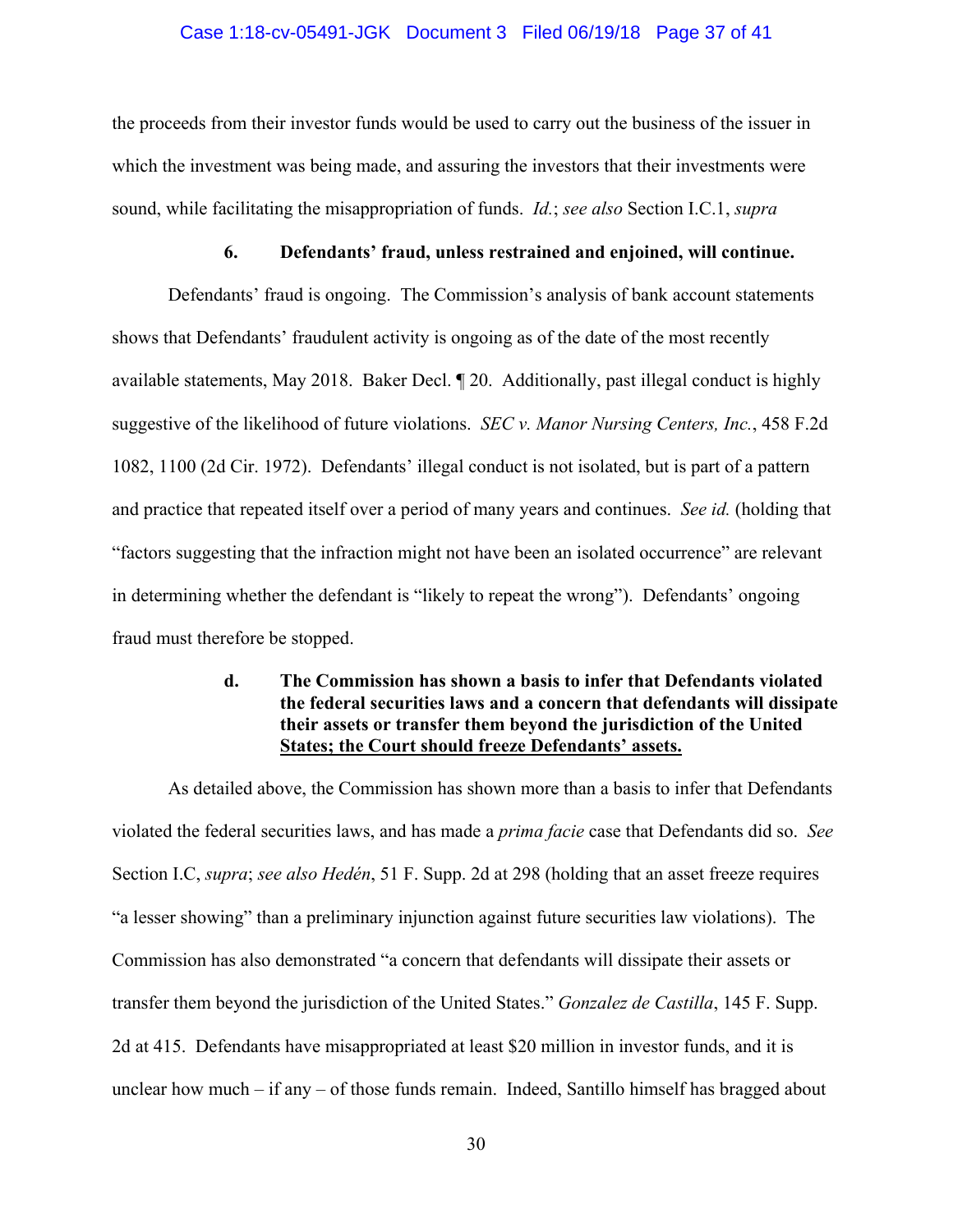#### Case 1:18-cv-05491-JGK Document 3 Filed 06/19/18 Page 38 of 41

his high life, indulging in \$10,000 suits and champagne, while using investor funds for housing in multiple states, car leases, expenditures on a country club and a Las Vegas resort and casino, credit card payments, and other personal expenses. Levy Decl. ¶ 41 . So it is clear that Defendants are dissipating assets. Additionally, a bank analysis has shown that Defendants have transferred at least some funds to foreign accounts. Baker Decl. ¶ 21. A concern therefore exists that Defendants are dissipating or transferring assets so that they could not be recovered and returned to investors. Thus, the Court should enter an order freezing Defendants' assets.

 The Commission seeks an asset freeze against Defendants**.** The SEC seeks to enforce the asset freeze against each of the Defendants, as there was substantial comingling of assets. *See* Section I.C, *supra.*

#### **II. The Court should order Defendants to repatriate funds transferred abroad.**

Exchange Act Section  $21(d)(5)$  [15 U.S.C. § 78u(d)] authorizes the Court to grant equitable relief "that may be appropriate or necessary for the benefit of investors." 15 U.S.C. § 78u(d)(5). Under this provision, courts routinely order defendants and relief defendants to repatriate assets held in foreign accounts or locations, usually to help effectuate an asset freeze. *See, e.g., SEC v. Compania Internacional Financiera S.A.*, 2011 WL 3251813, at \*13 (S.D.N.Y. July 29, 2011) ("[A]n order to bring assets to the United States is appropriate if needed to make effective an asset freeze and preserve assets for potential future relief."); *SEC v. Illarramendi*, 2011 WL 2457734, at \*6 (D. Conn. 2011) ("[W]here the Court has the authority to order equitable relief such as an asset freeze in order to preserve particular funds in anticipation of potential future disgorgement, it also has the authority to order repatriation of assets to effectuate that freeze order."). A repatriation order is appropriate here, given that a bank analysis has shown that Defendants have transferred at least some funds to foreign accounts. Baker Decl. ¶ 21.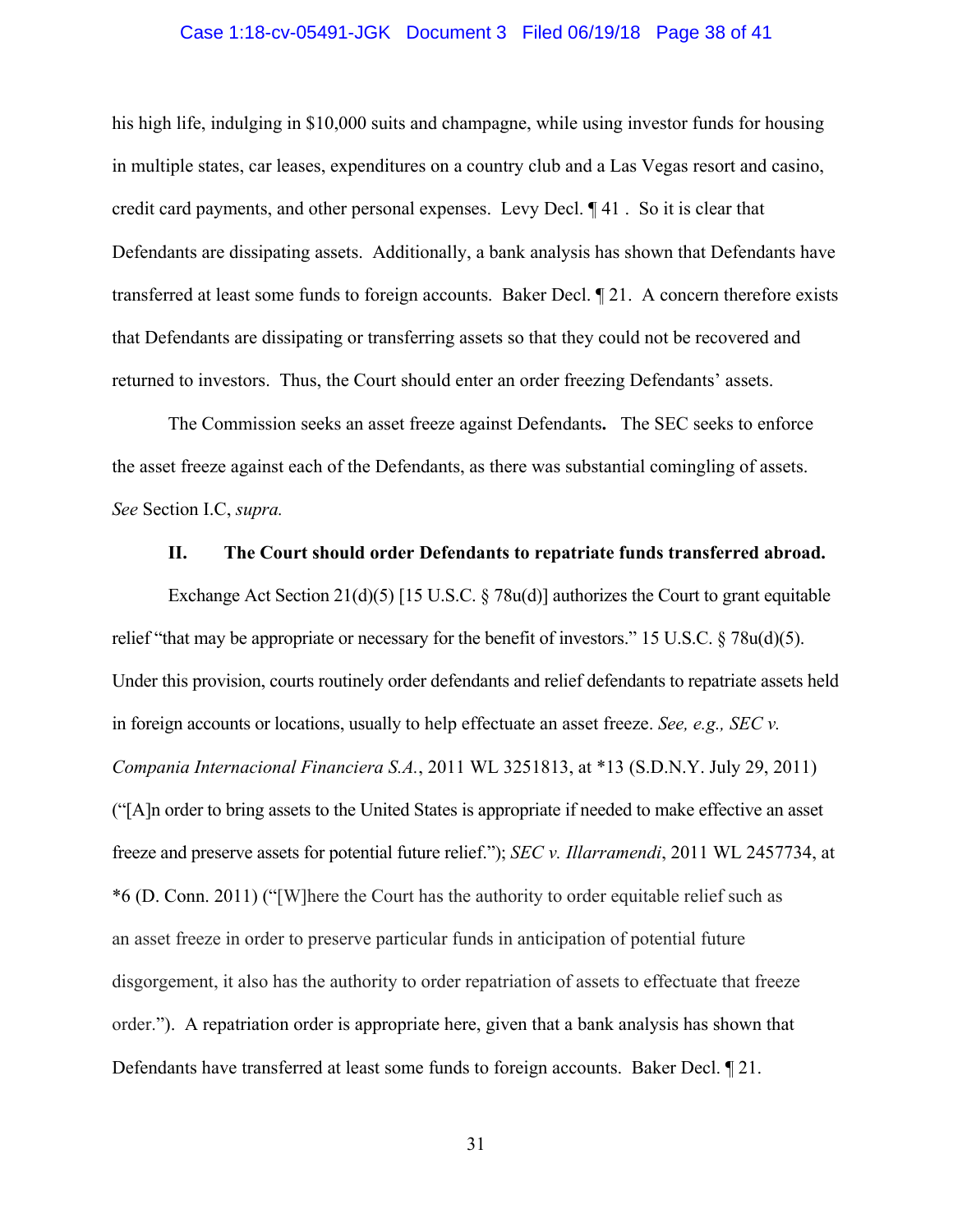## **III. The Court should schedule a Preliminary Injunction hearing.**

The Commission requests that, after the temporary restraining order is entered and the asset freeze is in place, the Court schedule this matter for a preliminary injunction hearing. The Commission requests that, at that hearing, the Court extend the asset freeze and enter an order preliminarily finding that the Defendants have violated the securities laws.

## **IV. The Court should order expedited discovery, and should order Defendants not to alter or destroy documents.**

As the Commission requests that the Court schedule this matter for preliminary injunction hearing, the Commission requests that the Court order expedited discovery to allow it to prepare for that hearing. *See Anticevic et al.*, No. 05 Civ. 6991(KMW), 2005 WL 1939946 (KMW) (S.D.N.Y. Aug. 5, 2005) (ordering expedited discovery in connection with an asset freeze and order to show cause). To preserve documents that the Commission may later seek through discovery requests, the Commission seeks an order prohibiting Defendants from altering or destroying documents, including documents concerning the allegations of the Complaint or the assets or finances of Defendants. Such orders are routinely granted "to preserve the status quo until a final resolution of the merits." *SEC v. Spongetech Delivery Sys., Inc.*, 2011 WL 887940, at \*5 (E.D.N.Y. Mar. 14, 2011) (citing *Unifund*, 910 F.2d at 1040 n. 11) (upholding an order prohibiting the alteration or destruction of documents).

#### **V. The Court should order Defendants to provide a sworn accounting.**

Courts may impose the equitable remedy of a sworn accounting to provide an accurate measure of unjust enrichment and defendants' current financial resources*. See, e.g., SEC v. Manor Nursing Ctrs., Inc.*, 458 F.2d 1082, 1106 n.29 (2d Cir. 1972); *SEC v. Lybrand*, No. 00Civ.1387 (SHS), 2000 WL 913894, at \*12 (S.D.N.Y. July 6, 2000); *SEC v. Margolin*, No. 92 Civ. 6307 (PKL), 1992 WL 279735, at \*7 (S.D.N.Y. Sept. 30, 1992); *SEC v. Universal Consulting Resources*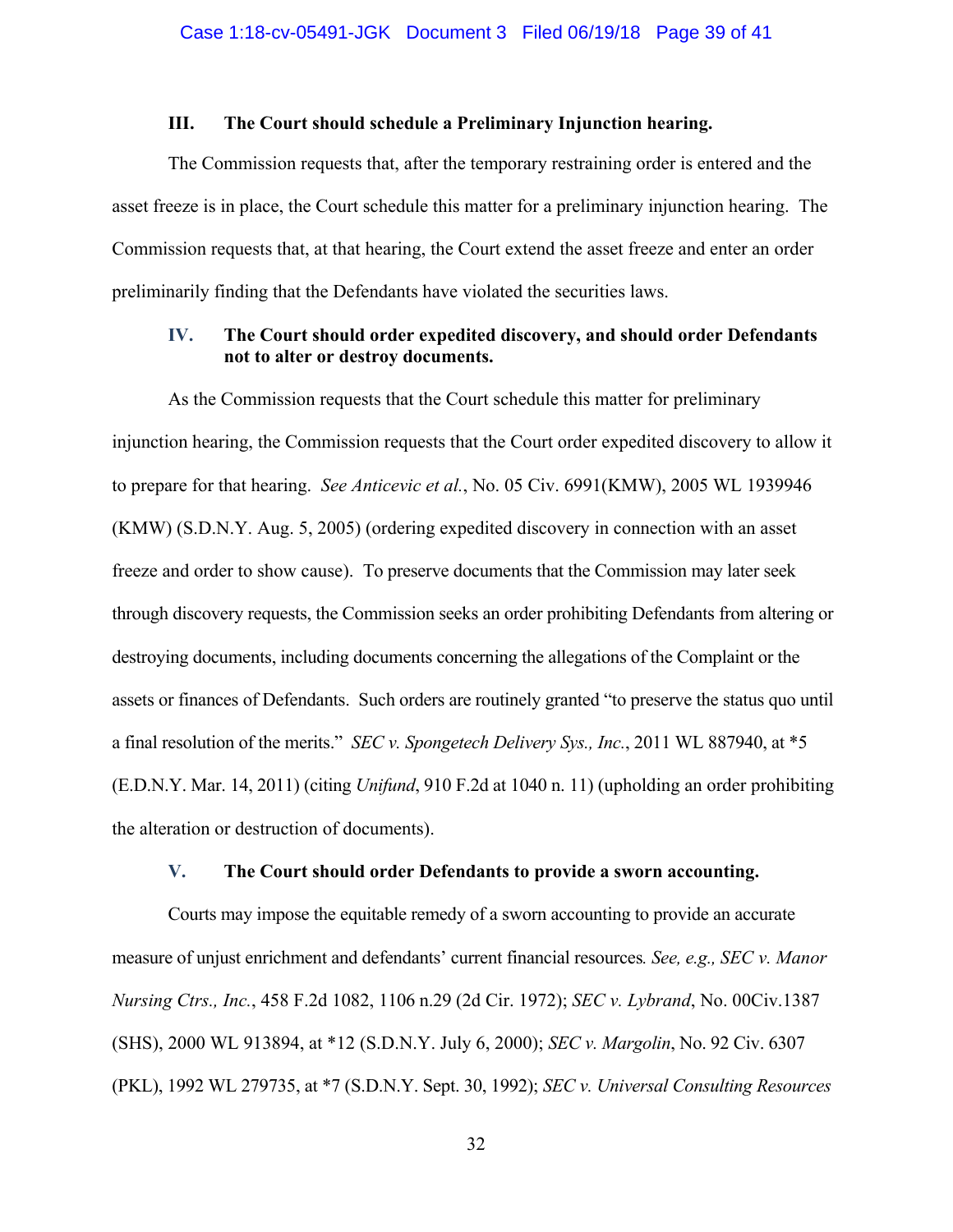#### Case 1:18-cv-05491-JGK Document 3 Filed 06/19/18 Page 40 of 41

*LLC*, No. 10-cv-02794-JLK-KLM, 2010 WL 4873733, at \*4 (D. Colo. Nov. 23, 2010) (ordering defendants and relief defendant to provide a sworn accounting). An accounting is critical to determine the disposition of funds raised from investors, the amount of Defendants' ill-gotten gains, and the assets available for disgorgement.<sup>10</sup> The Court should order one here.

## **VI. Entry of an** *ex parte* **Temporary Restraining Order is Appropriate.**

Under Federal Rule of Civil Procedure 65(b), an *ex parte* temporary restraining order may be entered if (1) it appears from specific facts shown by affidavit that immediate and irreparable injury, loss or damage will result before the adverse party can be heard in opposition; and (2) the applicant's attorney certifies the reasons supporting the claim that notice should not be required. As explained in the Certification of Dina Levy, filed herewith, the Commission is concerned that if the Defendants become aware of this action before the asset freezes are instituted, they will move their assets. Accordingly, *ex parte* relief is necessary to prevent the Defendants from removing funds from the accounts of which the Commission is aware.

#### **CONCLUSION**

For the foregoing reasons, the Court should grant the Commission's emergency application.

 $\overline{a}$ 

 $10$  An accounting is crucial to determining the complete scope of Defendants' fraud, which appears even more substantial with each new piece of evidence obtained by the Commission. For example, the Commission recently received additional bank records for a First Nationle account that are not included in the accounting described herein. *See* Baker Decl. ¶ 23. A preliminary review of the account shows additional funds transferred to Santillo: from February 2013 through December 2016, Santillo netted an additional \$3.2 million in that account. *Id.* The account also reflects \$3.9 million of credit card payments noting Perry Santillo in the payment information. *Id.* Preliminary review also shows that through this account, Defendants received approximately \$8.1 million of funds from likely investors and paid back approximately \$375,000 of funds to likely investors. *Id.*